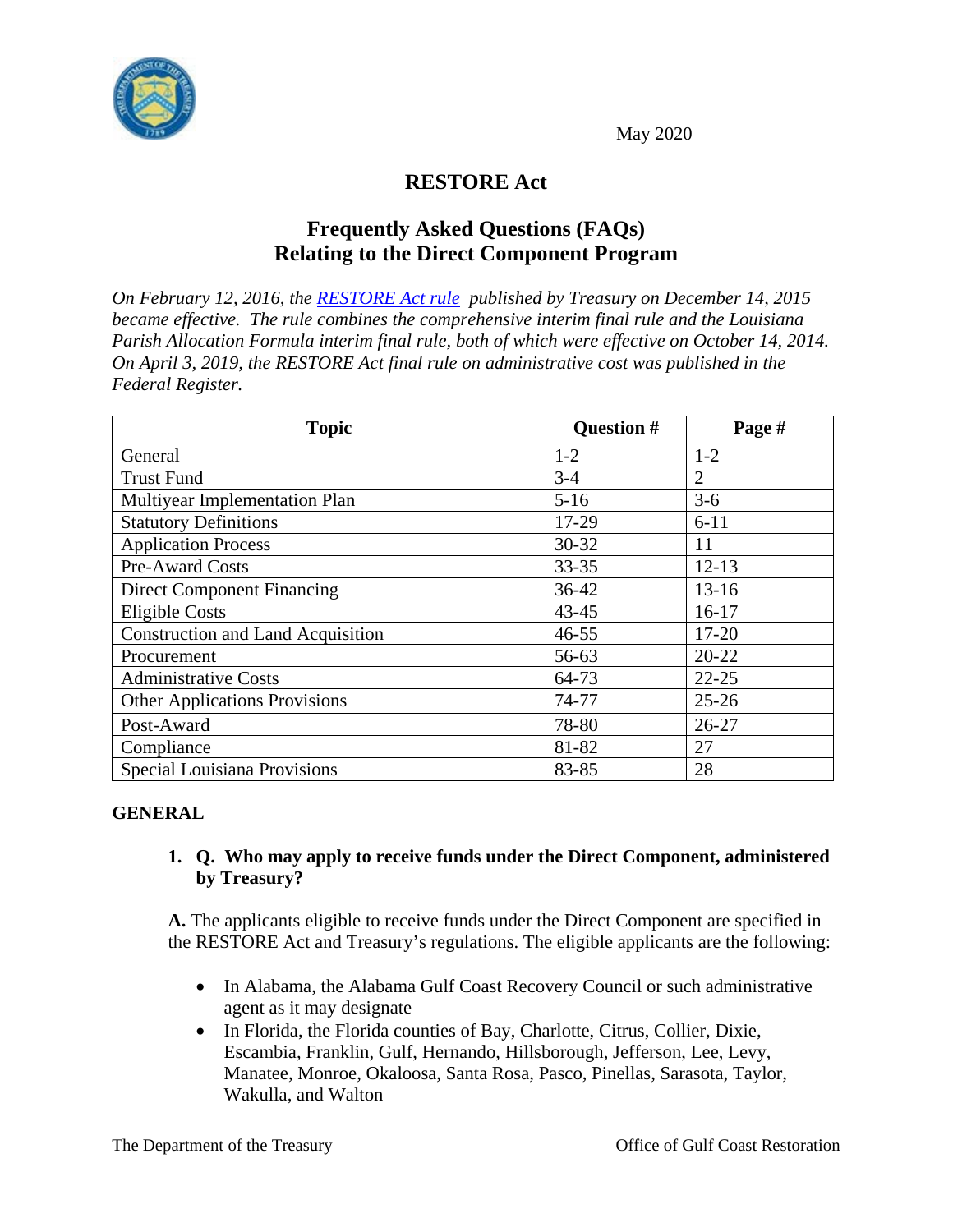- In Louisiana, the Coastal Protection and Restoration Authority Board of Louisiana through the Coastal Protection and Restoration Authority of Louisiana
- In Louisiana, the Louisiana parishes of Ascension, Assumption, Calcasieu, Cameron, Iberia, Jefferson, Lafourche, Livingston, Orleans, Plaquemines, St. Bernard, St. Charles, St. James, St. John the Baptist, St. Martin, St. Mary, St. Tammany, Tangipahoa, Terrebonne, and Vermilion
- In Mississippi, the Mississippi Department of Environmental Quality
- In Texas, the Office of the Governor or an appointee of the Office of the Governor

## **2. Q. How can eligible applicants obtain grant awards?**

**A.** Treasury periodically posts funding opportunity announcements for the Direct Component, which include deadlines for the submission of grant applications, on grants.gov. Eligible applicants may submit grant applications through GrantSolutions.gov. Treasury awards grants based on applications that meet the requirements of the RESTORE Act, Treasury's regulations and funding opportunity announcements, and the Office of Management and Budget's Uniform Administrative Requirements, Cost Principles, and Audit Requirements for Federal Awards at 2 CFR Part 200.

## **TRUST FUND**

## **3. Q. How does Treasury determine the Gulf Cost Restoration Trust Fund (Trust Fund) allocations for the Direct Component?**

**A.** The Act equally distributes the allocations for the Direct Component among the five Gulf Coast states. Paragraphs (b) and (c) of 31 CFR 34.302 specify the Direct Component allocation percentages available to each of the 23 Florida counties based on an allocation formula submitted by the disproportionately affected counties and a formula described in the Act for the nondisproportionately impacted counties, respectively. Paragraph (e) of 31 CFR 34.302 specifies the allocation percentages available to each of the 20 eligible coastal parishes in Louisiana based on a formula described in the Act.

### **4. Q. How much money is currently available under the Direct Component for the Gulf Coast states, Florida counties, and Louisiana parishes?**

**A.** The Trust Fund Allocation Tables, located on Treasury's [RESTORE Act](https://home.treasury.gov/policy-issues/financial-markets-financial-institutions-and-fiscal-service/restore-act) website, specify the allocations that eligible applicants may use when preparing their grant applications. Periodically, Treasury posts new tables that include earned interest on the Trust Fund, any new deposits, and updated allocations available for distribution.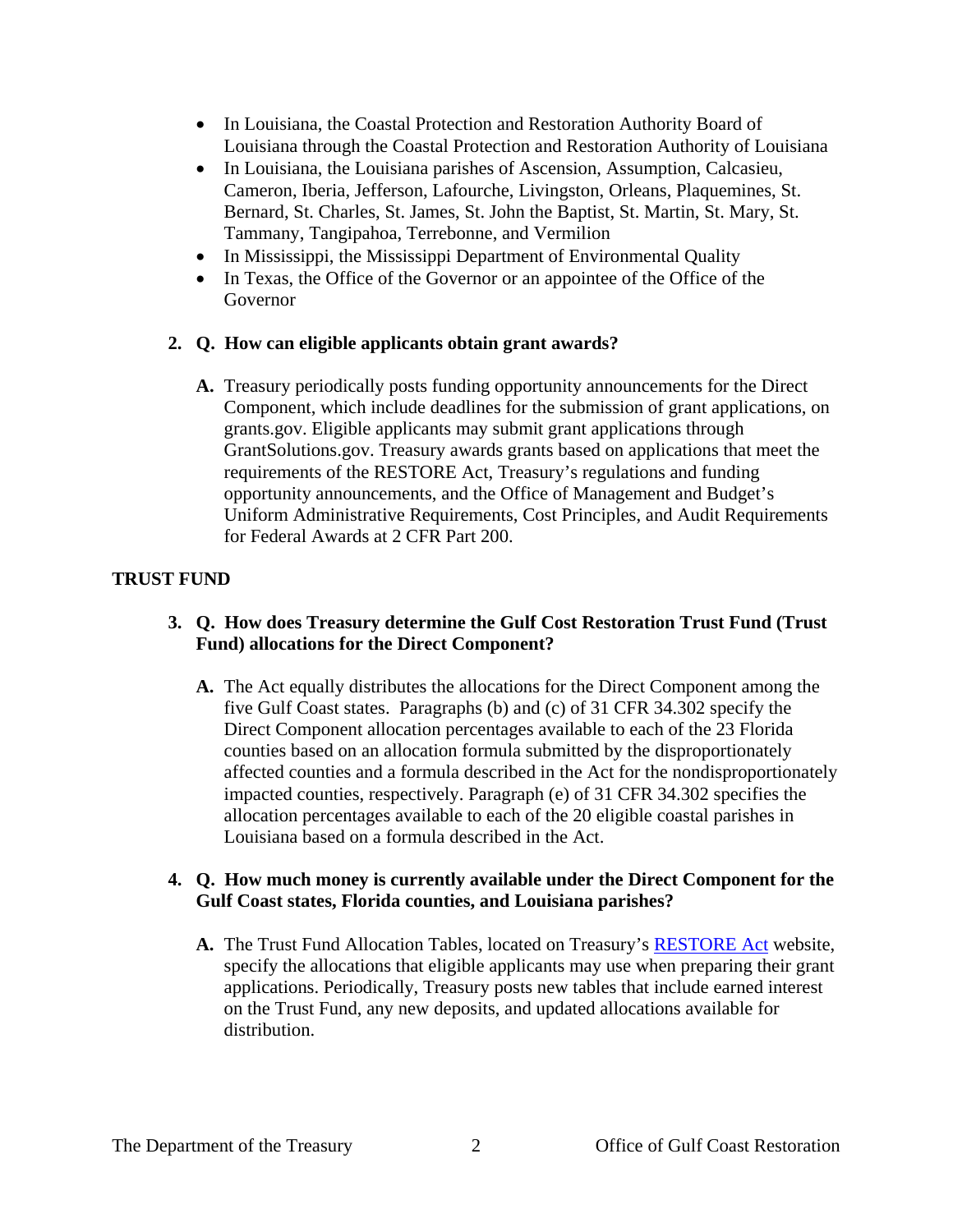## **MULTIYEAR IMPLEMENTATION PLAN (MULTIYEAR PLAN)**

### **5. Q. What is the purpose of the Direct Component multiyear plan?**

**A.** The RESTORE Act and Treasury's regulations direct state, county, and parish applicants to prepare multiyear plans that prioritize eligible activities for Direct Component funds, and to obtain broad-based participation from individuals, businesses, Indian tribes, and non-profit organizations as part of their multiyear plan preparation. State, county, or parish applicants may amend their accepted multiyear plans by following these same steps, including obtaining public input, prior to submitting their amended plans to Treasury. Interested parties may contact the appropriate state, county, or parish applicant to request that the applicant consider including its proposed activity in the applicant's initial or amended multiyear plan. Treasury reviews the applicant's initial or amended plan for completeness and compliance with the RESTORE Act and Treasury's regulations. The forms for a multiyear plan are posted on [Treasury's website.](https://home.treasury.gov/policy-issues/financial-markets-financial-institutions-and-fiscal-service/restore-act)

## **6. Q. Is there a deadline to submit multiyear plans?**

**A.** No. Eligible applicants may submit an initial or amended multiyear plan at any time. However, other than planning assistance grants for the preparation of a multiyear plan, applicants may not apply for Direct Component grants until they submit and Treasury accepts their initial or amended multiyear plan

## **7. Q. What time period should eligible applicants cover in multiyear plans?**

**A.** Eligible applicants have flexibility in setting the length of time covered in their multiyear plans. Applicants may prepare a plan that includes activities that could be undertaken with both a current Trust Fund allocation and estimated allocations arising from the April 2016 BP consent decree not yet deposited into the Trust Fund. However, Treasury may not award a project grant until sufficient deposits are available for distribution based on the amount of funds shown in the Gulf Coast Restoration Trust Fund Allocation Tables on Treasury's [RESTORE Act](https://home.treasury.gov/policy-issues/financial-markets-financial-institutions-and-fiscal-service/restore-act)  [website.](https://home.treasury.gov/policy-issues/financial-markets-financial-institutions-and-fiscal-service/restore-act)

## **8. Q. May eligible applicants prepare a multiyear plan incrementally or in phases?**

**A.** Yes. Eligible applicants may prepare a multiyear plan incrementally (e.g., cover some of the eligible activities), and add new eligible activities later through amendments to their accepted multiyear plan. Applicants also may prepare a multiyear plan in phases (e.g., the plan may cover a limited period) with additional years and activities added later through amendments to their accepted multiyear plan. Applicants may choose to prepare an initial multiyear plan based on current available Trust Fund allocations, and later submit amendments based on estimated allocations arising from the April 2016 BP consent decree. Amendments to accepted multiyear plans that materially modify the multiyear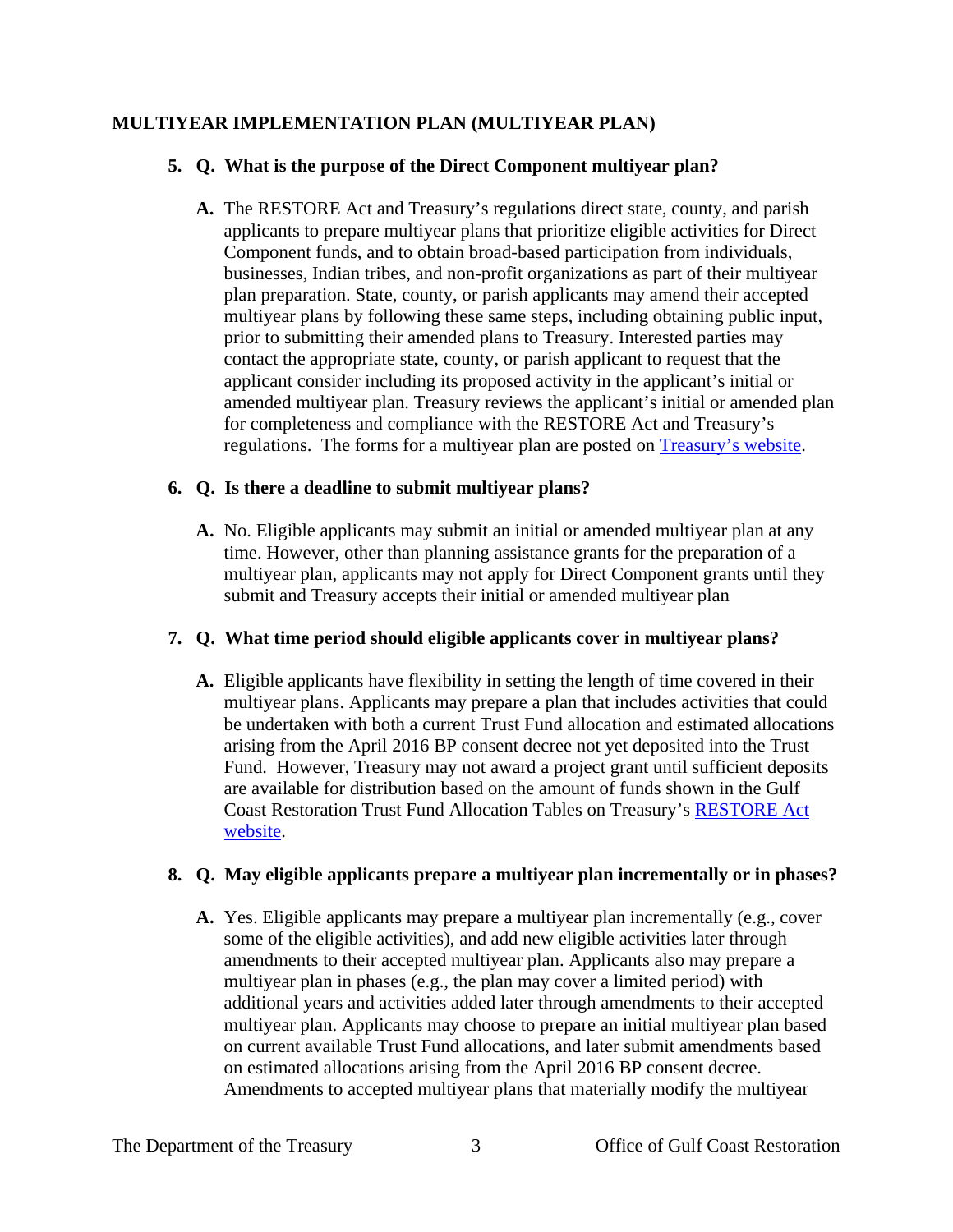plans will require a 45-day public and comment review process prior to submission to Treasury for review and acceptance.

### **9. Q. Are eligible applicants required to make their multiyear plans available for public review and comment prior to submitting them to Treasury?**

**A.** Yes. Eligible applicants must make their multiyear plans available for public review and comment for at least 45 days, in a manner calculated to obtain broadbased participation from individuals, businesses, Indian tribes, and non-profit organizations, such as through public meetings, presentations in languages other than English, and postings on the Internet. Applicants will need to submit documentation (e.g., a copy of public notices) to demonstrate that their multiyear plan was available for review by the public for at least 45 days. As part of their multiyear plan submission to Treasury, applicants must describe in the Direct Component Multiyear Plan Narrative form the relevant issues raised by the public, and describe how they addressed the public comments. Interested members of the public should contact their eligible state, county, or parish to obtain information about how the public may participate in the public engagement and outreach activities associated with preparation of the multiyear plan.

### **10. Q. What multiyear plan documents must applicants make available for public review and comment**?

**A.** Eligible applicants must include the Treasury Direct Component Multiyear Plan Matrix and Direct Component Multiyear Plan Narrative forms, and a location map as part of the multiyear plan they release for public comment. Please note that if applicants prepare a more detailed multiyear plan in addition to these documents, it also must be released for public review and comment. The detailed multiyear plan, including the Treasury forms, must be made available for 45 days for public review and comment, in a manner calculated to obtain broad‐based participation from individuals, businesses, Indian tribes, and non-profit organizations.

## **11. Q. What documents must eligible applicants provide to Treasury when submitting multiyear plans?**

**A.** Eligible applicants must include the Treasury Direct Component Multiyear Plan Matrix and Direct Component Multiyear Plan Narrative forms, and a location map as part of their multiyear plan submission to Treasury. Applicants also may prepare a more detailed multiyear plan encompassing a longer time frame and including a more comprehensive list of activities based on the current trust fund allocations and estimated allocations from the April 2016 BP consent decree. Please note that if applicants prepare more detailed multiyear plan documents in addition to the Treasury Multiyear Plan Matrix and Narrative forms, they must submit the detailed multiyear plan to Treasury.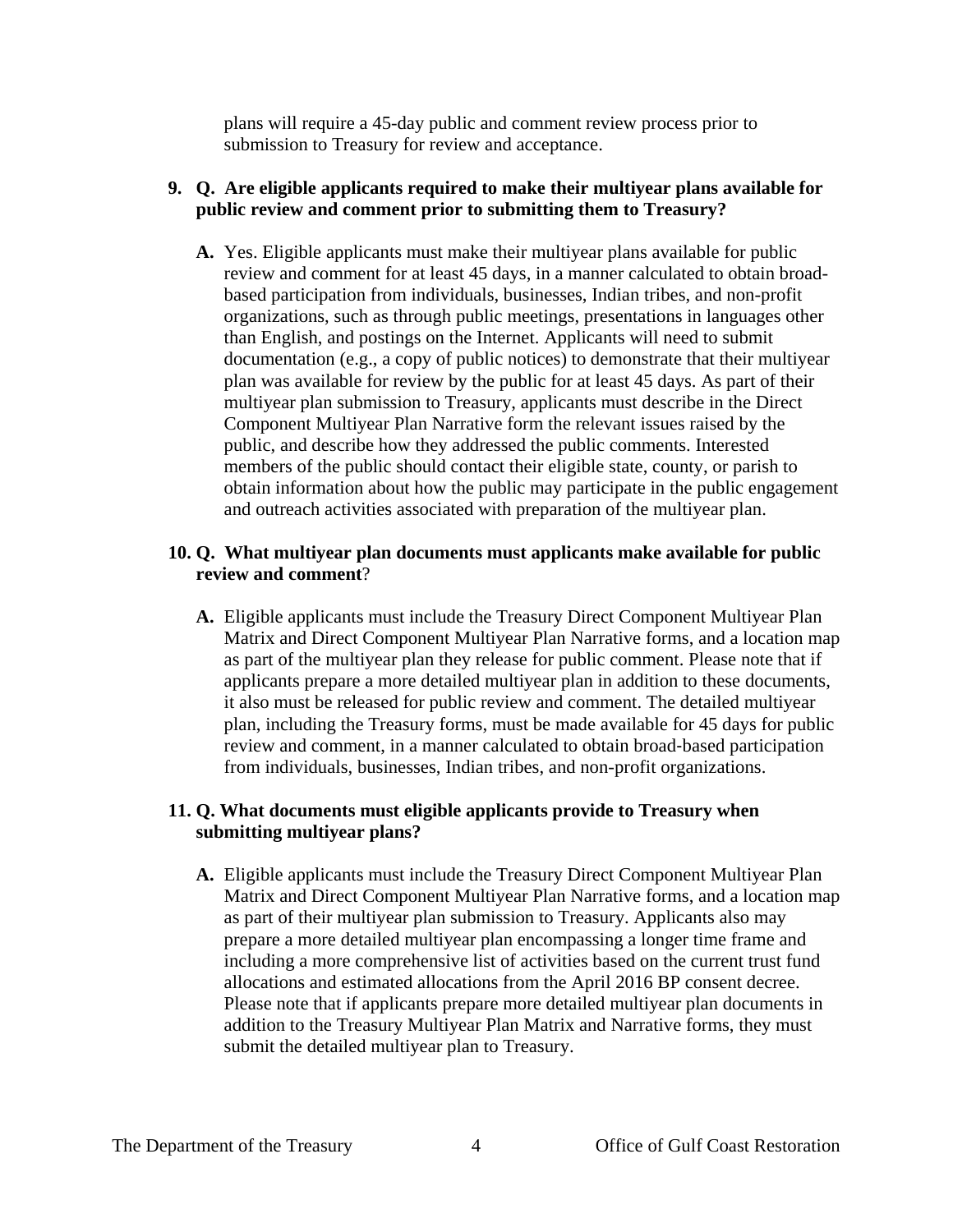### **12. Q. What is Treasury's process for reviewing an eligible applicant's initial or amended multiyear plan?**

**A.** Treasury reviews initial and amended multiyear plans for completeness and conformity with the RESTORE Act and Treasury's regulations. Treasury may need to request additional information to complete the review. After completing its review, Treasury notifies an applicant in writing that the applicant may begin to submit grant applications to fund activities listed on the accepted multiyear plan. Treasury posts on its website applicants' initial and amended multiyear plan documents, i.e., Direct Component Multiyear Plan Matrix, Direct Component Multiyear Plan Narrative, and location map. Applicants must make initial and amended multiyear plans accepted by Treasury available to the public on their websites or through other means designed to make the information accessible to the public.

### **13. Q. May eligible applicants submit applications for activities before they submit their multiyear plans to Treasury and before Treasury accepts their plans?**

**A.** No. Eligible applicants may submit applications for eligible Direct Component activities listed on their multiyear plans only after Treasury has accepted their multiyear plan. Likewise, applicants may submit applications for activities added to or materially modified in an amended multiyear plan only after Treasury has accepted the amended multiyear plan. A grant application for planning assistance funding for the preparation of multiyear plans is the only exception to this requirement.

### **14. Q. May eligible applicants apply for planning assistance funding to prepare multiyear plans, and under what funding opportunity announcement should they apply?**

**A.** Yes. Eligible applicants may submit applications to Treasury for planning assistance funds for the preparation of multiyear plans. Applicants may apply under the Funding Opportunity Announcement – Direct Component Non-Construction Activities in GrantSolutions.gov. Applicants should refrain from addressing questions 5 and 8 in the application form that relate to the multiyear plan. The prerequisite to submit a multiyear plan prior to applying for a Direct Component grant does not apply when planning assistance funding is for preparation of the multiyear plan itself.

### **15. Q. What constitutes a material modification to a multiyear plan?**

**A.** A material modification to a multiyear plan is: 1) a change to the scope or size of the activity included in the multiyear plan that affects outcomes and/or outputs, and/or 2) a change in the overall Direct Component funds included in the multiyear plan resulting from the addition of a new activity or a change to the scope or size of an existing activity.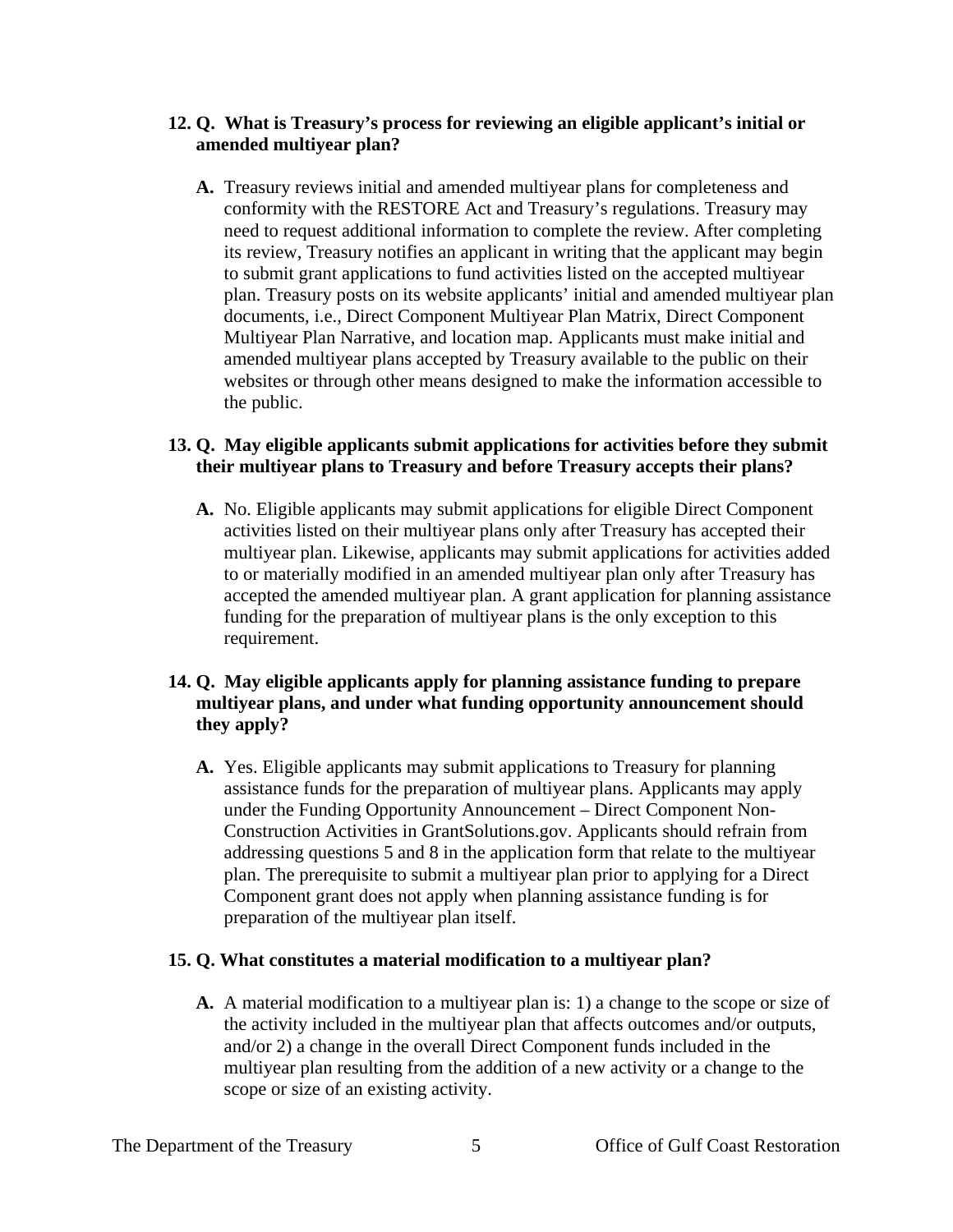Modifications to a multiyear plan that would not be material modifications are: 1) changes that do not affect the overall scope or objective of the multiyear plan activity, and 2) changes that do not increase funding for an accepted multiyear plan in order to add new activities or increase the scope of an existing activity or activities. Examples of non-material modifications to an accepted multiyear plan may include, but are not limited to:

- (1) Minor changes to the scope of a project including the outcomes or outputs (e.g., minor increases or decreases in the number of wetland acres restored),
- (2) Minor changes to an activity budget (e.g., due to an increase in the cost of materials), and
- (3) Changes in the proposed start date or end date of an activity.

An applicant should submit non-material modifications to an accepted multiyear plan with the next amended multiyear plan submitted for Treasury's review and acceptance. If non-material modifications to an activity in an accepted multiyear plan are included in a grant application, Treasury will evaluate the application to determine if the modified activity continues to be a Direct Component eligible activity and does not exceed the recipient's Direct Component allocation.

### **16. Q. Does a material modification to a multiyear plan require a 45-day public review and comment period and acceptance by Treasury?**

**A.** Yes. Material modifications to an accepted multiyear plan are subject to all the applicable requirements for an initial multiyear plan, including the 45-day public review and comment period and acceptance by Treasury.

#### **STATUTORY DEFINITIONS**

#### **17. Q. How does the RESTORE Act define Gulf Coast region?**

- **A.** Under the RESTORE Act, Gulf Coast region is defined as:
	- (1) In the Gulf Coast States, the coastal zones defined under section 304 of the Coastal Zone Management Act of 1972 that border the Gulf of Mexico;
	- (2) Land within the coastal zones described in paragraph (1) of this definition that is held in trust by, or the use of which is by law subject solely to the discretion of, the Federal Government or officers or agents of the Federal Government;
	- (3) Any adjacent land, water, and watersheds, that are within 25 miles of the coastal zone described in paragraphs (1) and (2) of this definition; and
	- (4) All Federal waters in the Gulf of Mexico.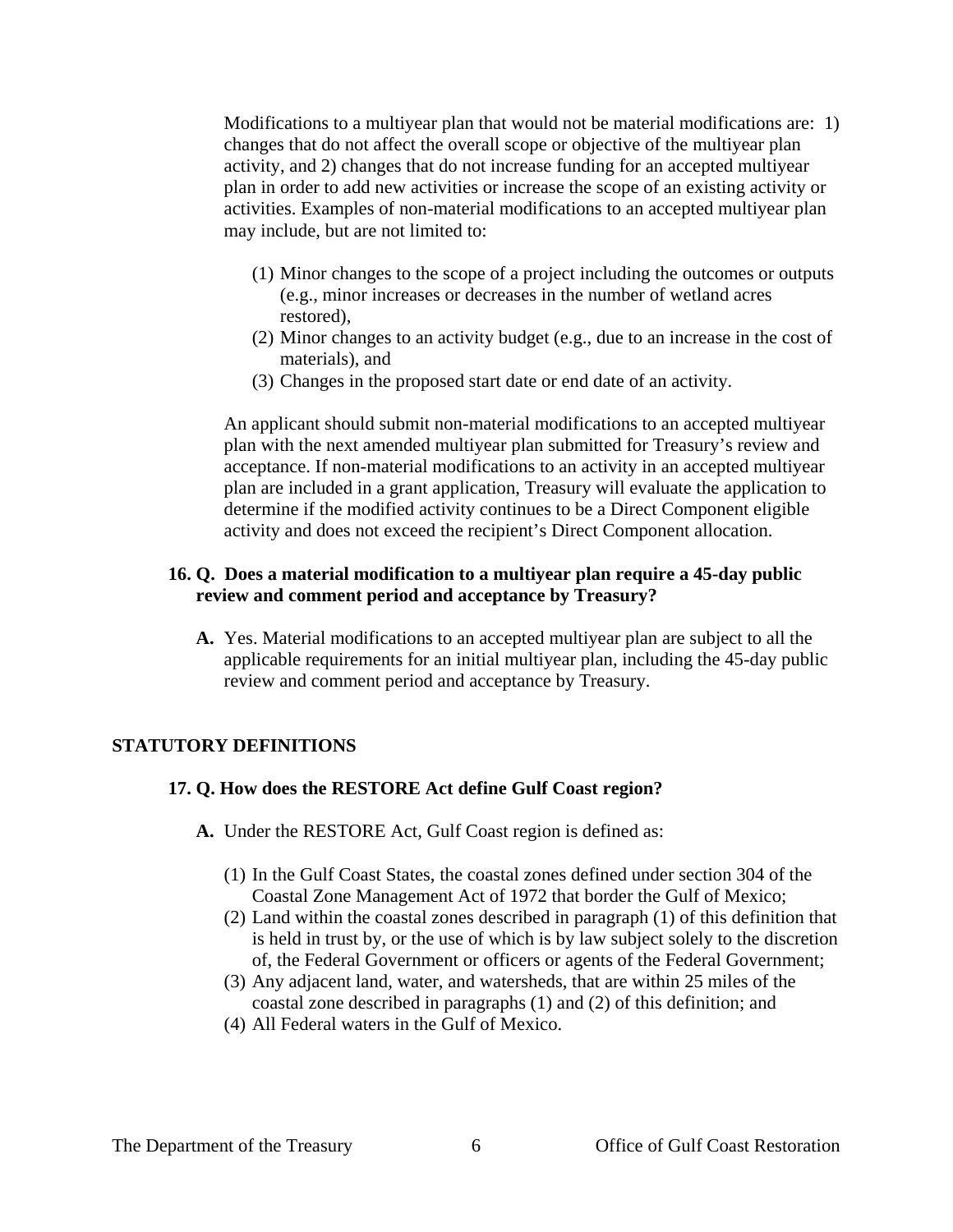### **18. Q. How will Treasury determine if an activity will be carried out in the Gulf Coast region?**

**A.** Treasury's regulations explain that Direct Component activities are carried out in the Gulf Coast region when, in the reasonable judgment of the eligible applicant applying to Treasury for a grant, each severable part of the activity is primarily designed to restore or protect that geographic area. A state, county, or parish must demonstrate that the activity will be carried out in the Gulf Coast region when it applies for the grant.

### **19. Q. What are the eligible activities under the Direct Component?**

- **A.** The criteria for eligibility are described in Treasury's regulations, including 31 C.F.R. 34.201. In general, the following projects, programs, and activities are eligible for funding under the Direct Component. Activities 1 through 7 must be carried out in the Gulf Coast region.
	- 1) Restoration and protection of the natural resources, ecosystems, fisheries, marine and wildlife habitats, beaches and coastal wetlands of the Gulf Coast region
	- 2) Mitigation of damage to fish, wildlife, and natural resources
	- 3) Implementation of a federally approved marine, coastal, or comprehensive conservation management plan, including fisheries monitoring
	- 4) Workforce development and job creation
	- 5) Improvements to or on State parks located in coastal areas affected by the Deepwater Horizon oil spill
	- 6) Infrastructure projects benefitting the economy or ecological resources, including port infrastructure
	- 7) Coastal flood protection and related infrastructure
	- 8) Planning assistance
	- 9) Administrative costs
	- 10) Promotion of tourism in the Gulf Coast region, including recreational fishing
	- 11) Promotion of the consumption of seafood harvested from the Gulf Coast region

## **20. Q. How does the RESTORE Act define best available science?**

**A.** Under the RESTORE Act, best available science means science that maximizes the quality, objectivity, and integrity of information, including statistical information; uses peer-reviewed and publicly available data; and clearly documents and communicates risks and uncertainties in the scientific basis for such projects.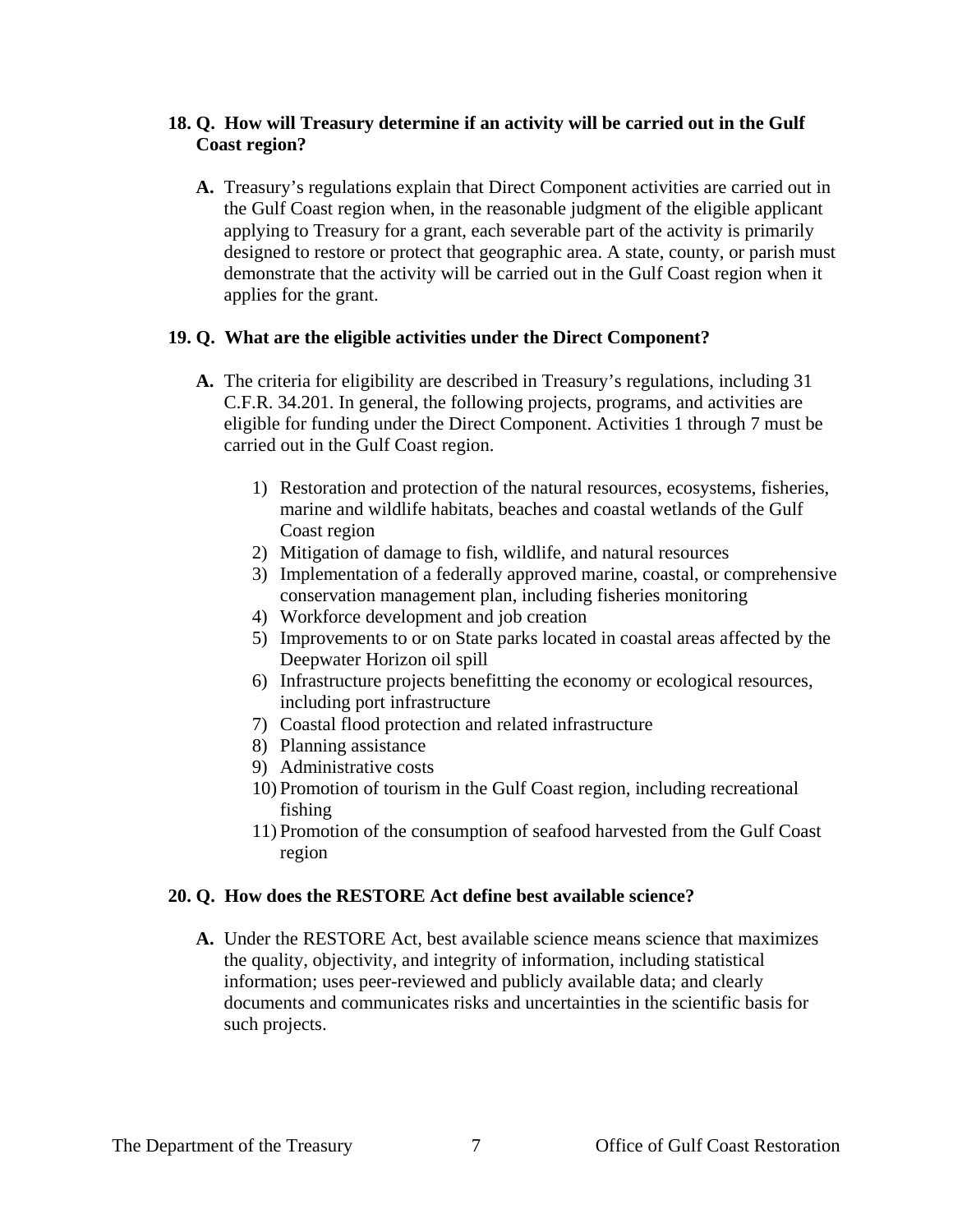### **21. Q. What projects require a best available science determination?**

**A.** The requirement to use best available science applies to natural resource protection or restoration projects regardless of the project's Primary Direct Component Eligible Activity label. Applicants must consider the nature of the activity when determining whether this requirement applies. A best available science determination may be required for any of the eligible activities, depending on the objectives of the activity. Please contact OGCR if there are questions about whether a specific project requires a BAS determination.

### **22. Q. How will Treasury evaluate a best available science determination?**

**A.** Treasury will review applications to determine whether the best available science question has been answered fully and work with subject matter experts who will evaluate if the applicant's determination is reasonable that the proposed project is based on best available science. The subject matter expert review will take approximately 2 - 3 weeks. Experts may request additional information or clarification that Treasury will convey to the applicant. If necessary, subject matter experts will re-evaluate the project after receiving requested clarifications.

### **23. Q. Is a best available science determination still necessary if the project follows environmental compliance permit requirements?**

**A.** Yes. The requirement to base natural resource protection and restoration projects on best available science is separate from environmental compliance requirements. Permit requirements may influence project's methods and should be referenced in the best available science determination; however, the applicant is responsible for demonstrating that the project is based on best available science.

### **24. Q. What information is required in a best available science determination?**

**A.** Applicants must explain how the project's natural resource protection and/or restoration objectives and the proposed methods are based on best available science. Applicants also must summarize any risks or uncertainties associated with the project and explain how these risks will be mitigated.

Applicants are required to cite and describe peer-reviewed literature and/or publicly available data. The sources should be objective, methodologically sound and support the conclusion that the proposed scope of work is an effective way to achieve the stated objectives of the project, consistent with the RESTORE Act. Cited sources are expected to represent the main body of relevant literature, including sources with negative and/or inconclusive findings. Applicants are encouraged to provide documentation of current project site conditions, evidence that the proposed project will achieve the stated natural resource protection and/or restoration objective, and evidence that the project's methodology is based on peer-reviewed or public sources and aligned with achievement of the objective. Applicants also are encouraged to include any relevant design or planning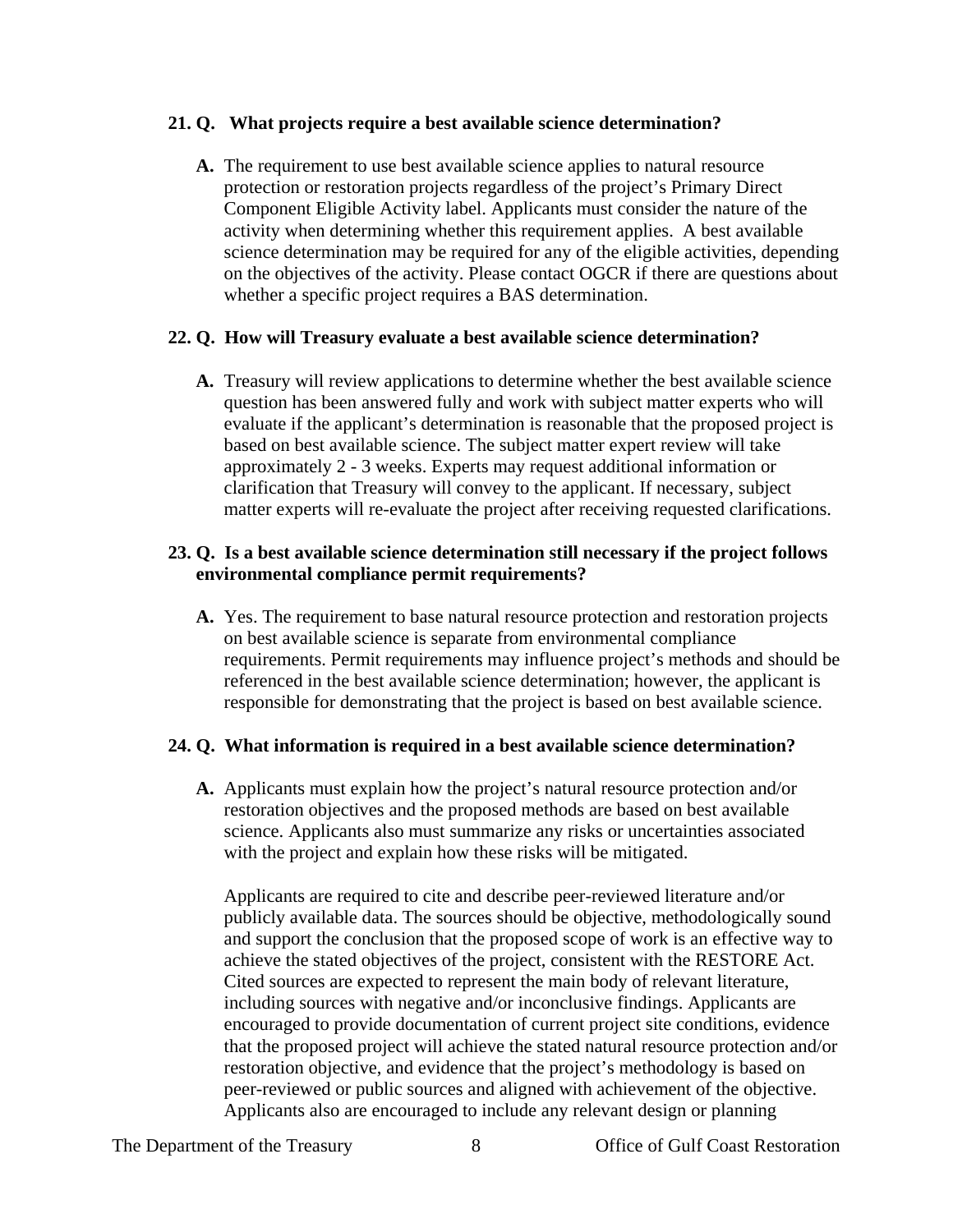documents, such as feasibility studies, permit requirements, design documents, design specifications, or design drawings, and to state clearly if certain methodological details are unknown but will be developed as part of the project.

### **25. Q. What types of risks, uncertainties, or mitigation actions should be addressed in a best available science determination?**

**A.** Specific risks, uncertainties and mitigation actions will depend on the nature of the project. However, general categories of risks or uncertainties to consider include: potential negative impacts on natural resources, likely or potential reasons the project may not achieve its objective, the anticipated longevity of project benefits, risks described in cited sources, and uncertainties in the underlying science used to justify the project and/or methods. Mitigation actions may include: siting or design considerations, phasing projects, and/or monitoring and adaptive management.

### **26. Q. What sources are acceptable evidence for a best available science determination?**

**A.** Under the RESTORE Act, peer-reviewed literature and publicly available data sets, such as those from state agencies, the U.S. Census Bureau, U.S. Fish and Wildlife Service, Environmental Protection Agency, and National Oceanic and Atmospheric Administration, are acceptable evidence for a best available science determination. If peer-reviewed literature or publicly available data sets are unavailable, alternative scientific information may be used, including design guidelines, design criteria, best management practices documents, and photographs or other baseline documentation of the project site.

Sources based on work conducted in regions outside the Gulf Coast may be cited as evidence; however, applicants must justify the relevance of the work by describing how findings are applicable to and methods will be adapted for conditions in the Gulf. Applicants are encouraged to consider differences in physical and biological factors, such as tides, salinity, wildlife, temperature or currents, between the source's study site and the Gulf.

### **27. Q. How should applicants cite sources in the best available science determination?**

**A.** Sources should be cited parenthetically in the best available science determination, with a list of full citations provided at the end. Citations for peerreviewed articles should include the author, publication date, article title, journal title, and volume and page numbers. Citations for non-peer-reviewed sources should also include the author, publication date, article title, journal title, and volume and page numbers, if applicable, as well as the date of access. Applicants are encouraged to provide PDFs of documents or links to websites, if necessary.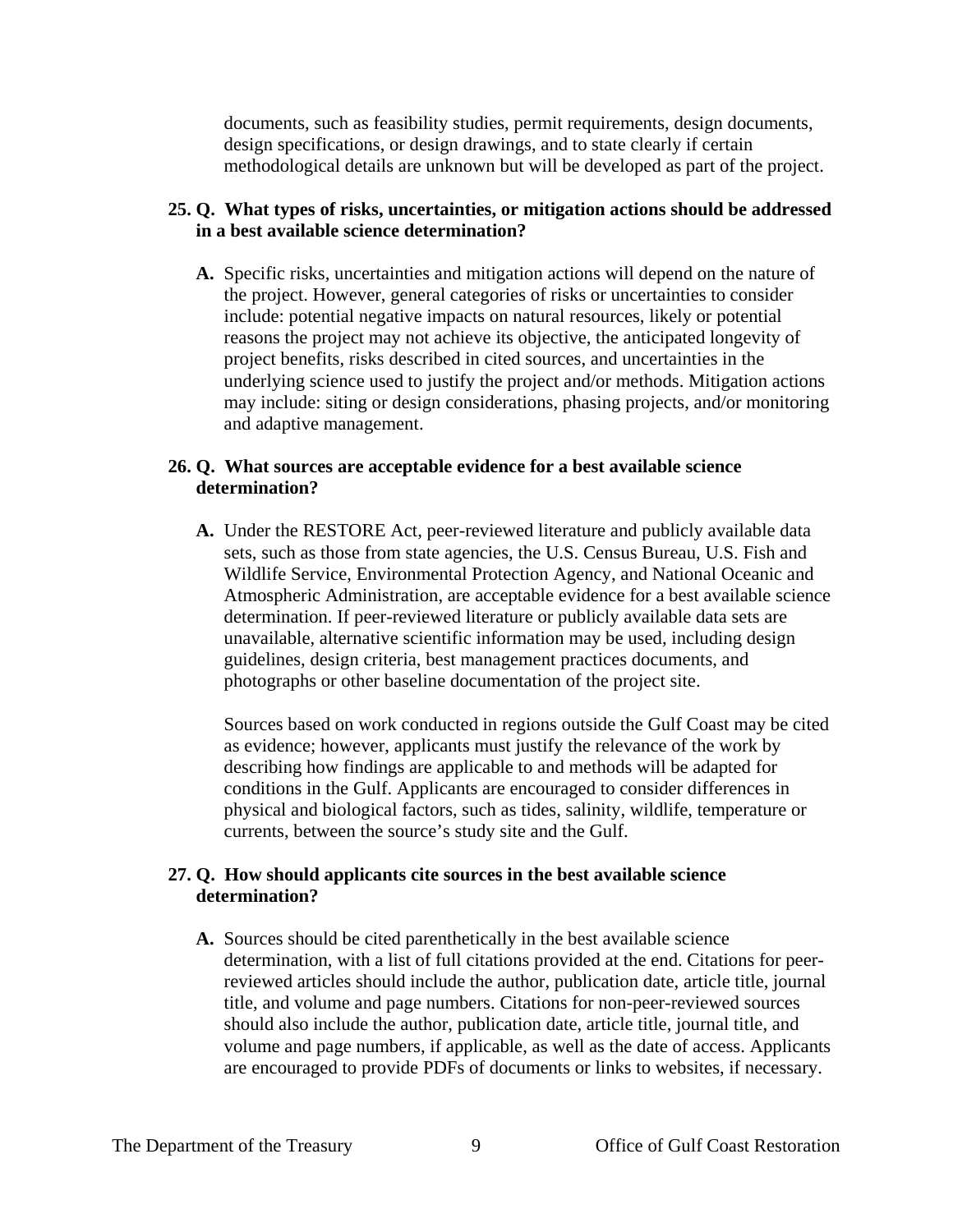### **28. Q. Can a planning assistance grant include funds to develop best available science documentation?**

**A.** Yes. Planning assistance grants can include funds to develop best available science documentation.

### **29. Q: Can Direct Component planning assistance funds be used to support activities related to the Comprehensive Plan or Spill Impact Components?**

- **A.** "Planning assistance" is defined in the Treasury final rule at 31 CFR 34.2 and includes three types of activities:
	- 1) One-time preparations that will allow the recipient to establish systems and processes needed to review grant applications, award grants, monitor grants after award, and audit compliance with respect to eligible activities under § 34.201 in a Multiyear Implementation Plan or State Expenditure Plan;
	- 2) Data gathering, studies, modeling, analysis and other tasks required to prepare plans for eligible activities under § 34.201(a) through (i), including environmental review and compliance tasks and architectural and engineering studies;
	- 3) Funding for the preparation and amendment of a Direct Component Multiyear Implementation Plan.

Direct Component planning assistance funds can be used to support some activities related to the Comprehensive Plan or Spill Impact Components in the following instances.

- One-Time Preparations If an eligible entity has a project for one-time preparations, such as setting up a data management system to track grants and projects or developing policies and procedures to conform to 2 CFR 200, the entire activity may be eligible for Direct Component funding if the project is general in nature and does not have requirements that are unique to the Comprehensive Plan or Spill Impact Components. For example, a general project management system that can be used by a recipient regardless of which RESTORE Act component is funding the project would be eligible. However, if the system has unique requirements for elements unrelated to the Direct Component, Direct Component funding should not go towards unique program-specific requirements of the system.
- Data Gathering, Studies, Modeling, Analysis If an eligible entity has a project that requires data gathering, studies, modeling, analysis, or other tasks such as engineering and design or environmental compliance prior to constructing or implementing the project, then the Direct Component could fund these types of planning activities, provided it is a Direct Component eligible activity under § 34.201(a) through (i). Direct Component planning assistance funds could be used regardless of whether the project itself is constructed or implemented with Direct Component or other funds.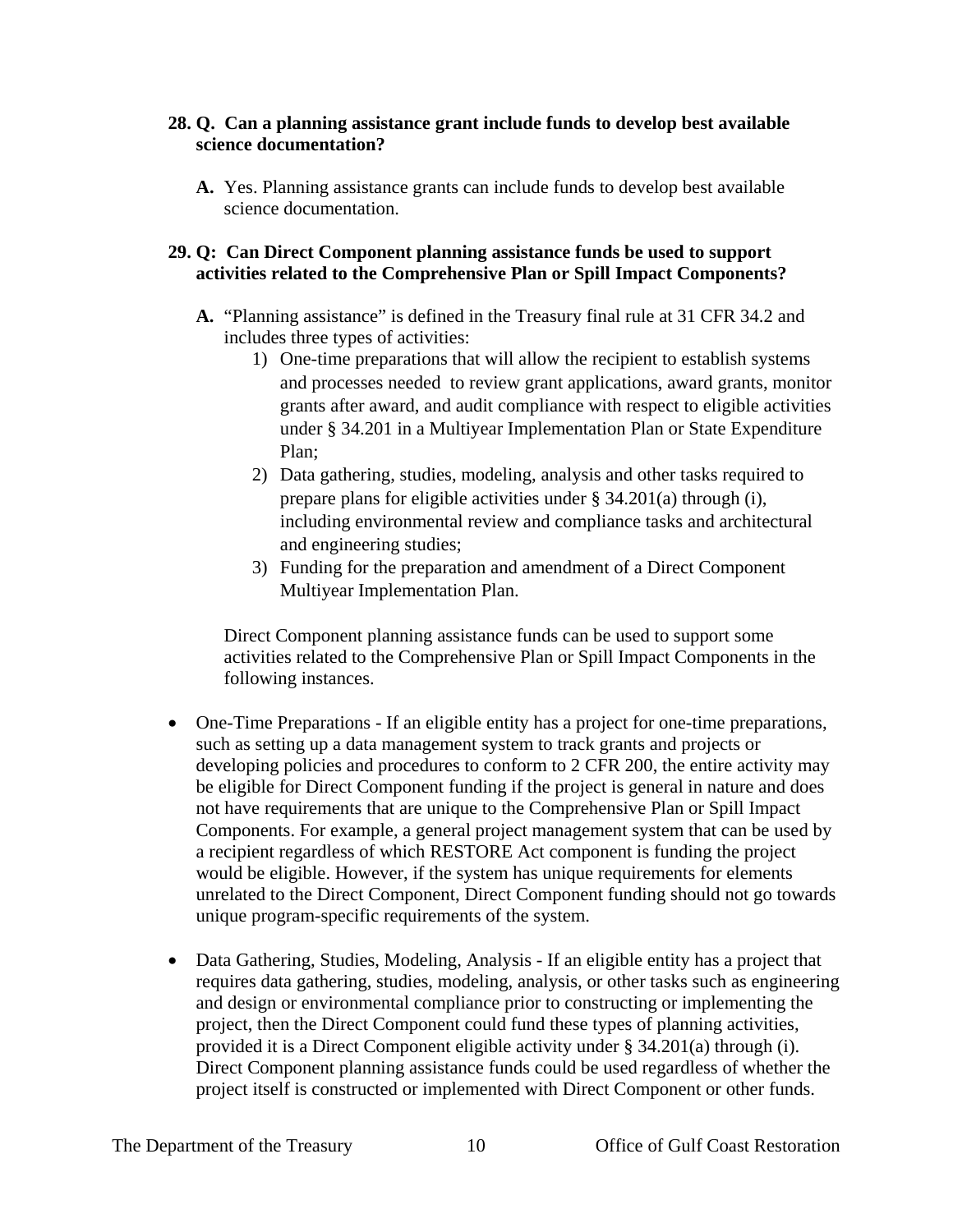• Planning Assistance for the Preparation of a Plan – Direct Component funds may be used for the preparation or amendment of a Multiyear Implementation Plan. They may not be used for the preparation or amendment of a State Expenditure Plan or Comprehensive Plan Project.

## **APPLICATION PROCESS**

- **30. Q. Treasury released two funding opportunity announcements under the Direct Component. How does the eligible applicant determine which announcement applies to their proposed project if it requires several elements, such as land acquisition, planning and design and construction?**
	- **A.** Treasury releases multiple types of funding opportunity announcements because different kinds of projects must meet different requirements. For example, land acquisition and construction projects have different requirements from planning projects, so that the applicant must submit applications under different funding opportunity announcements. Furthermore, the scope of work of a planning and design project will determine whether the applicant should submit the application under a non-construction or construction funding opportunity announcement. Treasury staff is available to discuss applicants' specific application questions on a case-by-case basis.

## **31. Q. Do eligible applicants have live links to the grant applications and required forms and certifications?**

**A.** Yes. Eligible applicants can obtain the grant applications and other forms and certifications through GrantSolutions.gov. Treasury posts the funding opportunity announcements in GrantSolutions.gov. Once the applicant obtains a GrantSolutions.gov user account and selects a funding opportunity announcement, the applicant gains access to the applicable directions and forms. The Operational Self-Assessment and the multiyear plan forms may be found on Treasury's website in fillable form format.

### **32. Q. Should eligible applicants apply any specific criteria or metrics to projects?**

**A.** Currently, there are no specific criteria or metrics required by Treasury, including for workforce development or job creation projects. When preparing any application for an eligible activity, an applicant will set milestones to demonstrate progress in completing the planned activity. An applicant also will establish performance measures that demonstrate progress toward reaching the stated objectives for the proposed activity and are outcome-oriented to the extent possible. As with all grant applications, Treasury reviews the reasonableness of applicants' submissions for conformity with the RESTORE Act and Treasury's regulations.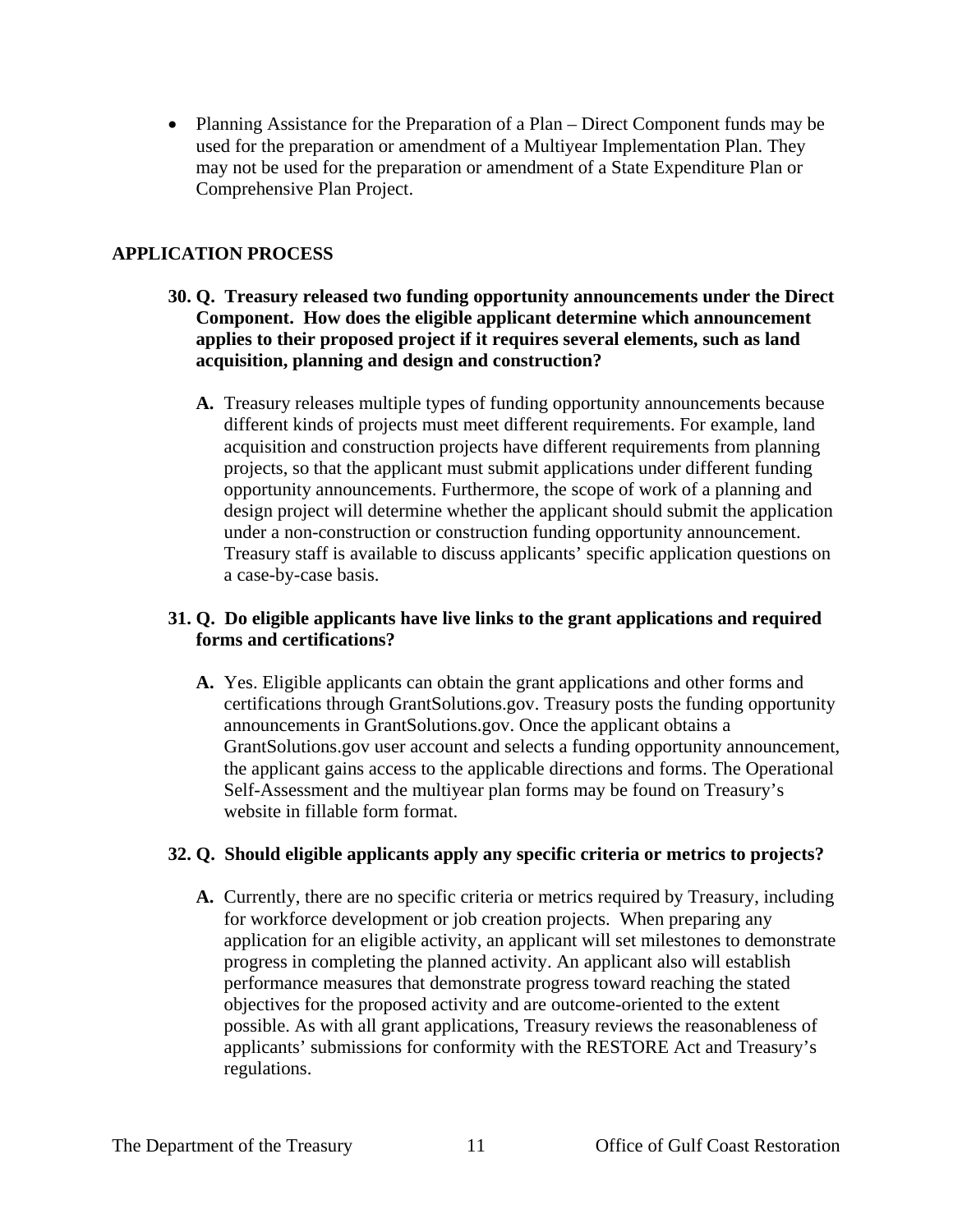#### **PRE-AWARD COSTS**

#### **33. Q. What are pre-award costs?**

**A.** Pre-award costs are defined in the OMB Uniform Guidance at 2 C.F.R. §200.458.

"Pre-award costs are those incurred prior to the effective date of the Federal award directly pursuant to the negotiation and in anticipation of the Federal award where such costs are necessary for efficient and timely performance of the scope of work. Such costs are allowable only to the extent that they would have been allowable if incurred after the date of the Federal award and only with written approval of the Federal awarding agency."

Pre-award costs must be connected to an award for a specific eligible activity, and be included in the award's approved scope of work and budget. All costs incurred before the Federal awarding agency makes the Federal award are at the recipient's own risk. Applicants considering incurring pre-award costs should contact Treasury as soon as possible.

### **34. Q. How will Treasury evaluate pre-award costs?**

**A.** Treasury will consider reimbursement of pre-award costs only when an applicant demonstrates that 1) the costs were incurred directly pursuant to the negotiation and in anticipation of the award, and 2) the costs are necessary for the efficient and timely performance of the scope of work. Pre-award costs should be requested as part of an application for funding. The applicant must clearly describe the proposed pre-award costs in the scope of work and budget justification, and provide a compelling justification as to why Treasury should approve the pre-award costs. Applicants must be able to provide documentation to evidence the costs through invoice, dated signed timesheets, contracts, etc. at the time of application for all pre-award costs incurred greater than 90 days prior to award or the requested start date of the award (see  $2$  CFR 200.308 (d)(1)). Preaward costs incurred less than 90 days prior to award may be requested postaward with documentation to evidence the costs. Treasury will use the following criteria, which are based on the RESTORE Act, Treasury's regulations, and OMB's Uniform Administrative Requirements, Cost Principles, and Audit Requirements for Federal Awards to evaluate pre-award costs:

### **Eligible Costs**

• Were the costs incurred for a specific activity that is eligible for Direct Component funding?

### **Costs Directly Pursuant to the Negotiation and in Anticipation of the Federal Award**

Were the costs incurred directly pursuant to the negotiation of the specific Federal award and in anticipation of the Federal award?

**Costs Necessary for Efficient and Timely Performance of the Scope of Work**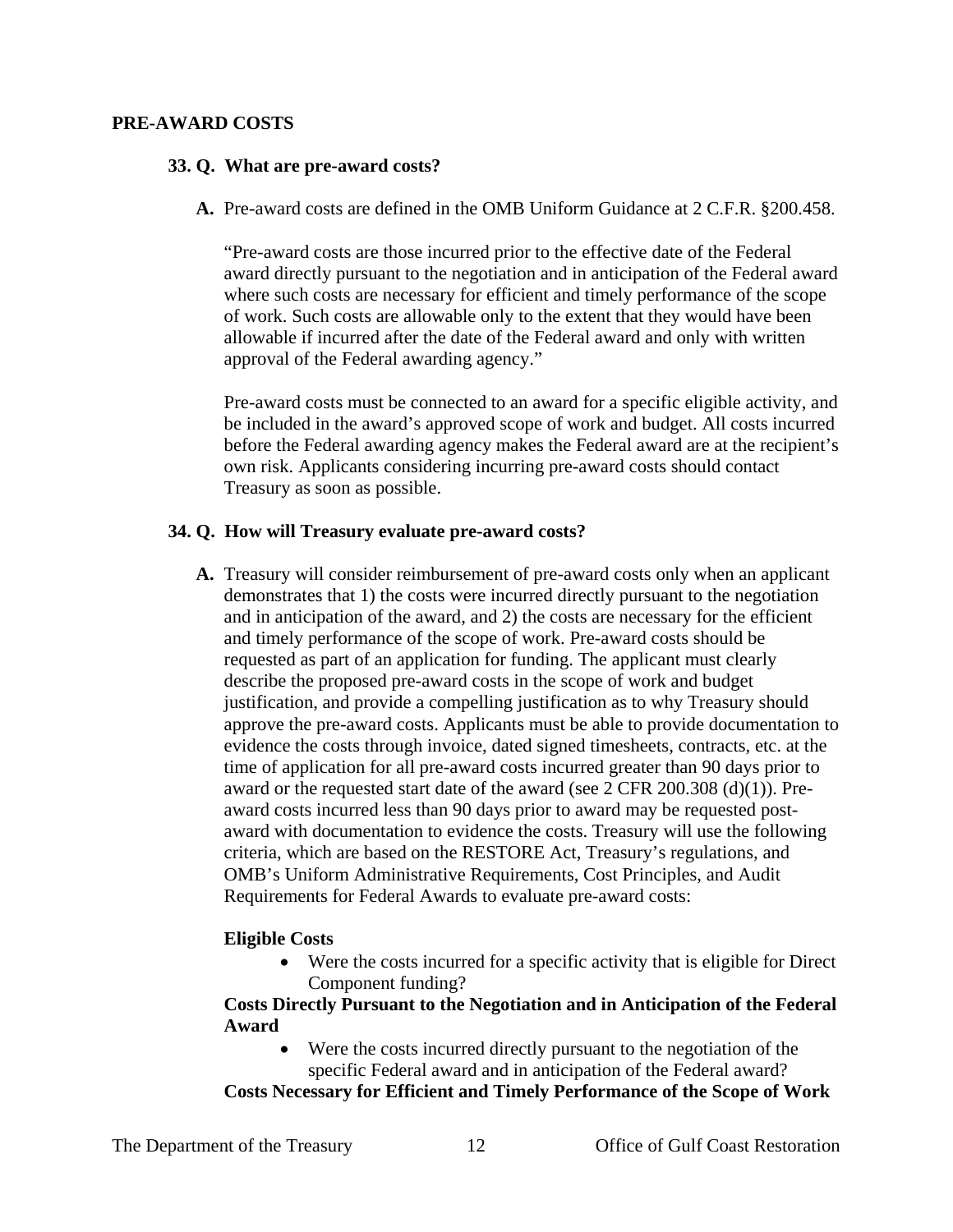• Are the costs incurred necessary for the efficient and timely performance of the scope of work of the Federal award?

### **Allowable Costs**

- Would the costs incurred have been allowable if they had occurred after the date of the specific Federal award?
- **Written Approval of the Federal Awarding Agency**
	- Did the applicant receive prior written approval of the Federal awarding agency for the pre-award costs? *[A Federal awarding agency is authorized, at its option, to waive prior written approval in authorizing recipients to incur project costs 90 calendar days before the Federal awarding agency makes the Federal award. Expenses more than 90 calendar days pre-award require prior approval of the Federal awarding agency. (See 2 C.F.R. 200.308(d)).]*

### **35. Q. Are costs incurred in the preparation of a multiyear plan eligible for reimbursement as pre-award costs?**

**A.** All applications for pre-award costs must meet the strict requirements of 2 C.F.R. 200.458. In addition to other requirements, applicants will need to submit a scope of work for the preparation of the multiyear plan, and demonstrate that any costs incurred before the Federal award were necessary for the efficient and timely completion of that scope of work. As stated in funding opportunity announcements for the Direct Component, Treasury does not anticipate that any costs incurred prior to August 15, 2014, the publication date of the interim final rule, will meet these requirements. Treasury's regulations specify elements for the multiyear plan. It is unlikely that applicants could have begun work necessary for the efficient and timely completion of the multiyear plan, and otherwise meet requirements in Treasury's regulations and OMB's Uniform Administrative Requirements, Cost Principles, and Audit Requirements for Federal Awards, before Treasury published criteria for the multiyear plan in the interim final rule that was effective October 14, 2014.

### **DIRECT COMPONENT FINANCING**

- **36. Q. If an eligible entity plans to finance an eligible Direct Component project through a bond or other debt obligation and then seek reimbursement through a grant when anticipated BP funds are deposited in the Gulf Coast Restoration Trust Fund (Trust Fund), when should the entity notify Treasury of its plans?**
	- **A.** An eligible entity is encouraged to notify Treasury in advance whenever it plans to seek reimbursement of pre-award costs as part of a future grant application, including plans to incur a debt obligation to finance a project. The Direct Component multiyear plan provides an excellent opportunity for an eligible entity to communicate plans for projects and its intended use of Trust Funds to both the public and Treasury, including debt financing and the project timeframe.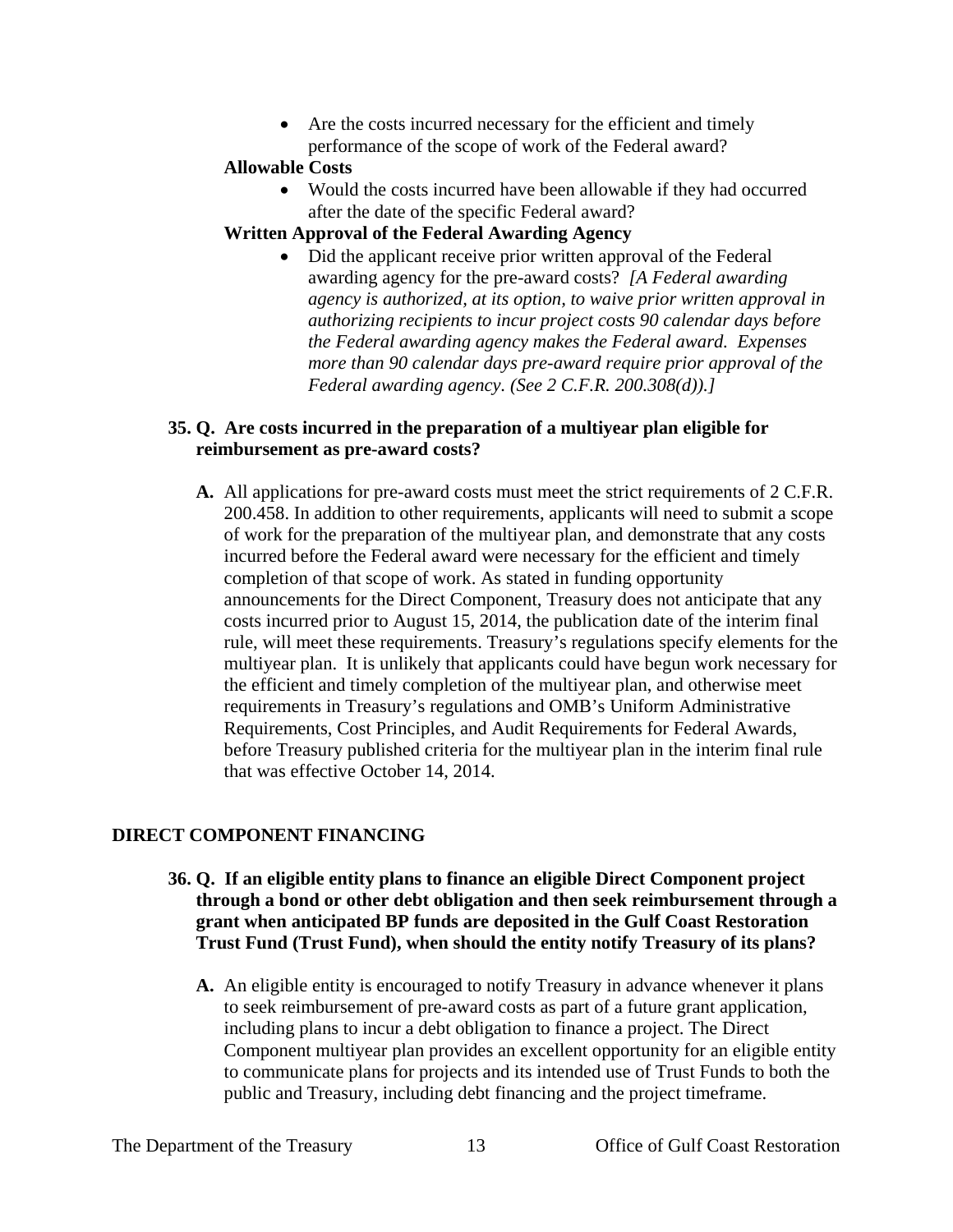Nothing prevents an eligible entity from issuing a bond or incurring a debt obligation to finance a project, or from seeking reimbursement for pre-award project costs under the RESTORE Act; however, an eligible entity engages in advance financing and incurs pre-award costs at its own risk. Treasury can only approve pre-award project costs that would have been allowable if incurred within a RESTORE Act grant award. Treasury will provide written approval of preaward costs only through a notice of award or other post-award notification.

Treasury staff is available to answer questions about the RESTORE Act, Treasury's final rule, and the Office of Management and Budget's Uniform Administrative Requirements, Cost Principles, and Audit Requirements (Uniform Guidance).

### **37. Q. Are debt financing costs eligible for reimbursement, and if so, under what conditions?**

**A.** If the project is for the acquisition, construction, or replacement of capital assets that would be used by the non-Federal entity in support of Federal awards, the debt financing costs may be allowable subject to the conditions set forth in 2 C.F.R. § 200.449. The Uniform Guidance at 2 C.F.R. § 200.12 defines "capital assets" as:

> . . . tangible or intangible assets used in operations having a useful life of more than one year which are capitalized in accordance with GAAP [Generally Accepted Accounting Practices]. Capital assets include:

- Land, building (facilities), equipment, and intellectual property (including software) whether acquired by purchase, construction, manufacture, lease-purchase, exchange, or through capital leases; and
- Additions, improvements, modifications, replacements, rearrangements, reinstallations, renovations or alterations to capital assets that materially increase their value or useful life (not ordinary repairs and maintenance).

Thus, under 2 C.F.R. § 200.449, debt financing costs to acquire, construct, or replace capital assets may be allowable, subject to 2 C.F.R.  $\S$  200.449(c)—(g).

### **38. Q. May an eligible entity continue to receive reimbursement from Treasury for eligible debt financing costs associated with the construction of a Direct Component capital asset project even after the project is completed, as is possible under the Department of Transportation's Grant Anticipation Revenue Vehicle (GARVEE) program?**

**A.** No. The RESTORE Act does not provide authority for Treasury to pay for debtfinancing costs after a project is completed, unlike some other federal assistance programs.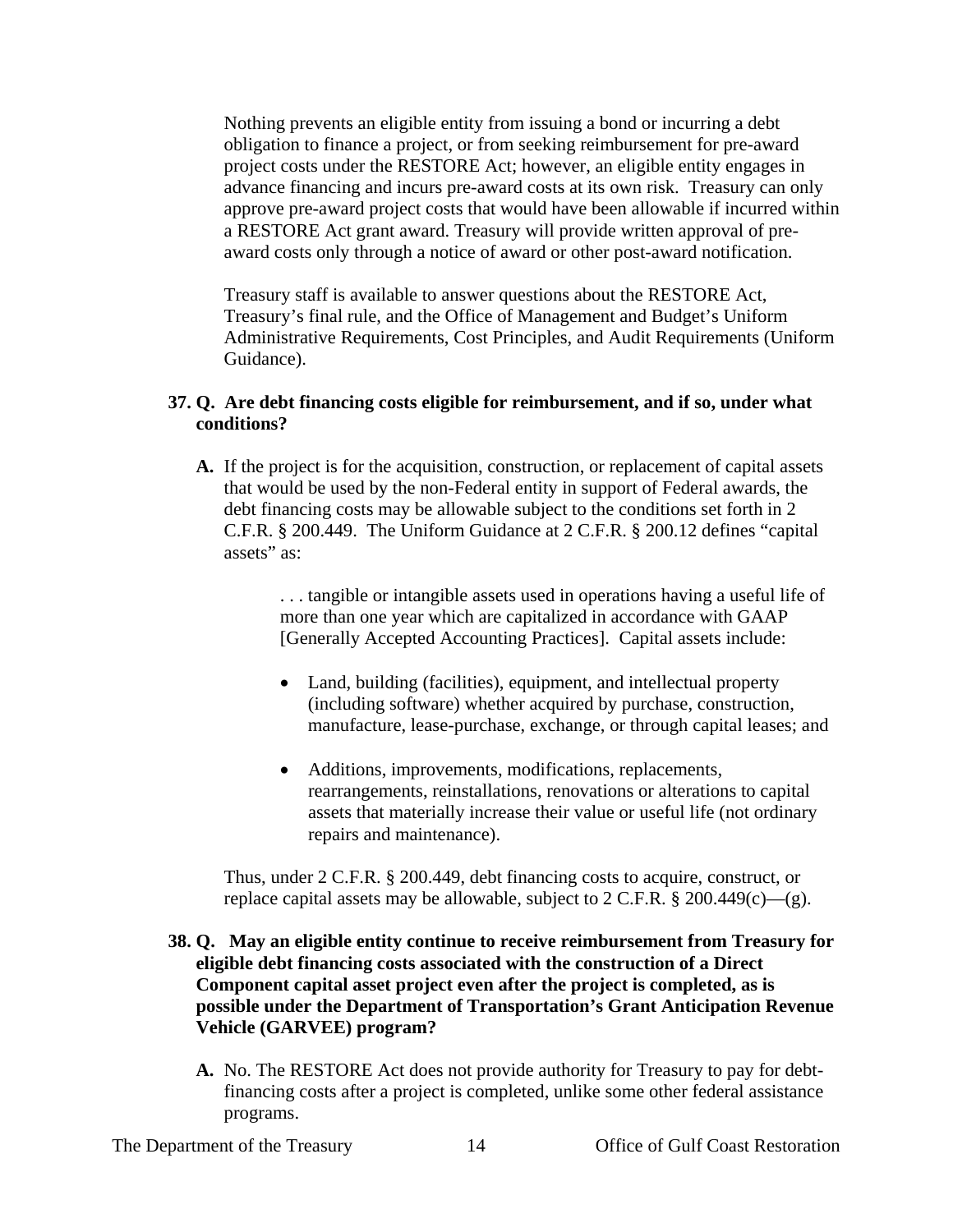- **39. Q. Can Treasury award a Direct Component grant or provide written approval for pre-award costs to an eligible entity for an amount that exceeds its current Trust Fund allocation available for distribution, in anticipation of future BP deposits?**
	- **A.** No. Federal law prohibits awarding or obligating amounts in excess of the amounts available for award. Treasury may not approve pre-award costs or make a grant to an eligible entity that exceeds the entity's current Trust Fund allocation. An eligible recipient engages in pre-award project activities and incurs pre-award costs at its own risk.

### **40. Q. Are there considerations of which eligible entities should be aware when exploring whether to issue bonds for projects that would be reimbursed with Trust Funds?**

**A.** An eligible entity will need to consider factors such as the cost of financing and the amount of time needed to complete a project when considering whether to issue a bond to fund a project for which it plans to later seek reimbursement from its Trust Fund allocation.

All grants awarded by Treasury under the RESTORE Act must comply with the RESTORE Act, Treasury's final rule, and federal laws and regulations on grants, including the Uniform Guidance. We encourage eligible entities considering whether to issue bonds for projects for which they plan to seek reimbursement from the Trust Fund, to remain particularly aware of the following provisions in the Uniform Guidance:

- Costs incurred for interest on borrowed capital or the use of the eligible entity's own funds, however represented, are unallowable (See 2 C.F.R. § 200.449(a)). Financing costs (including interest) to acquire, construct, or replace capital assets, that would be used by the non-Federal entity in support of Federal awards, may be allowable, subject to conditions (See 2 C.F.R. §  $200.449(c)$ —(g)).
- If some or all of the work will be accomplished through a contract, the procurement standards of 2 C.F.R. §§ 200.317—200.326, as applicable, must be met.
- Written approval from the Federal awarding agency is required for any costs incurred prior to the issuance of a grant award. Pre-award costs should be requested as part of an application for funding (See 2 C.F.R. § 200.458).
- All of the costs for which an eligible entity plans to seek reimbursement must meet 2 C.F.R. Part 200, Subpart E – Cost Principles of the Uniform Guidance.

Before taking steps to finance a project, an eligible entity should notify OGCR about its plans to seek reimbursement of pre-award costs, including debt financing costs, through a future Direct Component grant.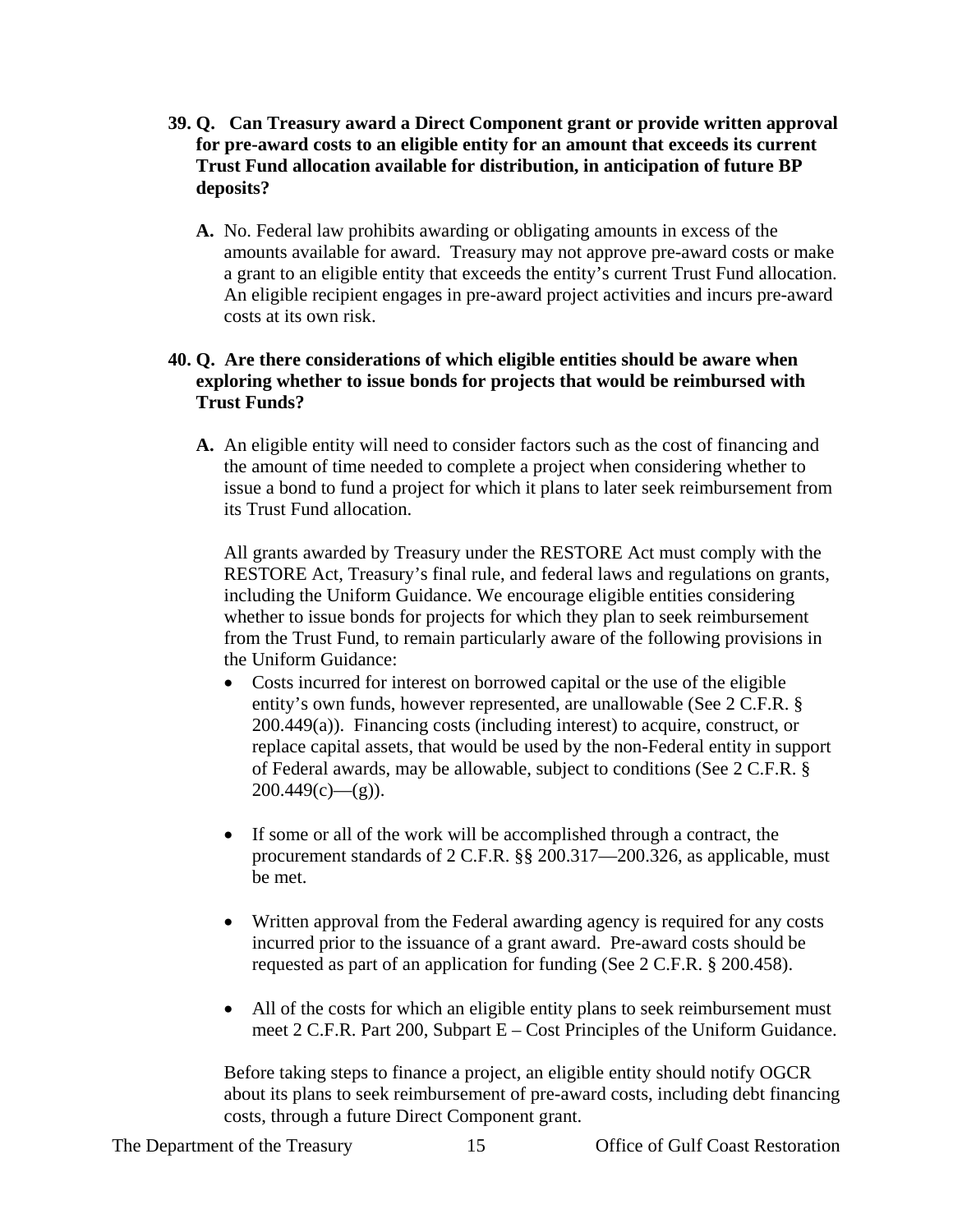### **41. Q. May an eligible recipient be reimbursed for project costs after a project is completed?**

**A.** If an eligible entity has completed a project with its own funds, it may seek reimbursement as pre-award costs through an application for a Direct Component grant under the RESTORE Act. However, an eligible entity incurs pre-award costs at its own risk. All work funded with a grant awarded by Treasury under the RESTORE Act must comply with the RESTORE Act, Treasury's final rule, and federal laws and regulations on grants, including the Uniform Guidance *(see also FAQs #33 and 34 on Pre-Award Costs)*.

### **42. Q. How can an eligible recipient be reimbursed for project costs within a grant when the project is completed before sufficient funds are available in the Trust Fund for distribution?**

**A.** In cases where an eligible recipient combines its own funds as a voluntary nonfederal share with allocated Direct Component funds in a grant, the recipient may be reimbursed for its non-federal share of eligible project costs during the period of performance by requesting a re-budget of costs from non-federal share to federal share. A recipient also may request that Treasury delay final closeout of an award to allow for further re-budgeting of costs from the non-federal share to the federal share. Upon full reimbursement, the award will be closed out.

## **ELIGIBLE COSTS**

## **43. Q. Are the costs of meals and refreshments allowable costs under a RESTORE Act Direct Component grant award?**

**A.** The costs of meals and refreshments may be allowable costs if provided as part of a conference as defined in the Uniform Guidance. The Uniform Guidance defines a conference as "a meeting, retreat, seminar, symposium, workshop or event whose primary purpose is the dissemination of technical information beyond the non-Federal entity and is necessary and reasonable for successful performance under the Federal Award." 2 CFR 200.432. A conference host must exercise discretion and judgment in ensuring that conference costs are appropriate, necessary, and managed in a manner that minimizes cost to the Federal award. If an applicant anticipates providing meals and refreshments at a conference, their budget justification and scope of work in their grant application should include information on it. In the rare instance where meals and refreshments are not included in an approved budget justification and scope of work, the recipient must request prior approval from Treasury. The request must include:

- 1. An estimated budget and a description of the meals and refreshments that are going to be provided at the conference.
- 2. A description of the purpose, agenda, location, length and timing for the conference.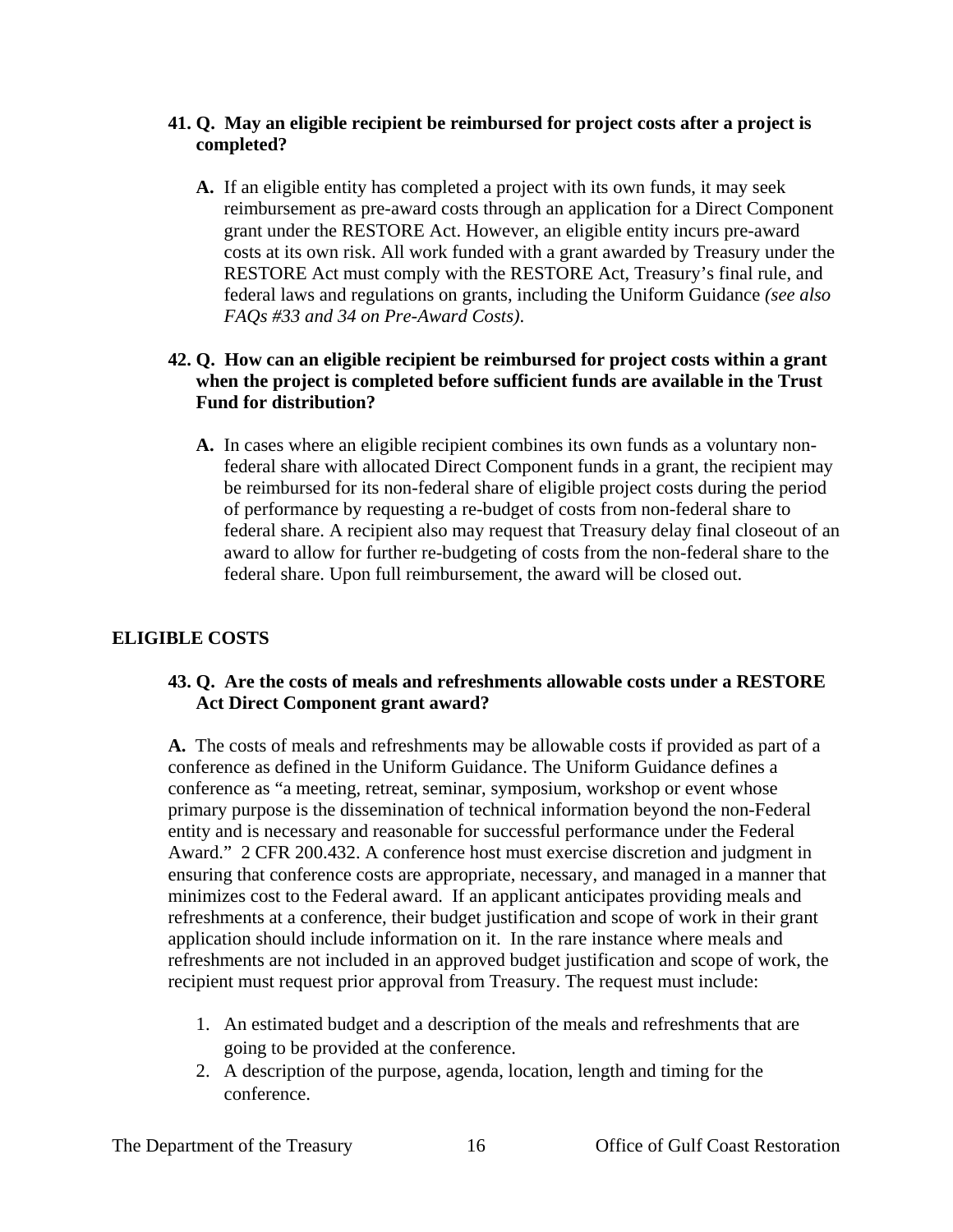3. An estimated number of participants in the conference and a description of their roles.

Treasury retains the discretion to make the final determination concerning the allowability of meals and refreshments at conferences.

### **44. Q: What are the requirements an applicant must meet in order to receive funding for an eligible lateral line project connecting individual private residences to the public sewer?**

**A.** The connection of individual private residences to the public sewer system is not eligible for grant funding under the RESTORE Act Direct Component unless the wastewater laterals are "owned" by the recipient or subrecipient. The recipient or subrecipient could have ownership by fee simple title; by the issuance of an enforceable easement with right of access; or through suitable authority, such as an ordinance assuring right of access for such purposes as inspection, monitoring, building, operation, rehabilitation and replacement. The recipient or subrecipient must show it will be responsible for the operations and maintenance of the laterals for their estimated useful life. Additionally, the recipient or subrecipient may not transfer ownership of the laterals to any entity without written approval from Treasury. Treasury will require documentation showing the recipient's ownership interest and may require that a Covenant of Purpose, Use and Ownership be recorded on the federal interest in the property.

## **45. Q. Are sewer connection fees eligible for funding under the RESTORE Act Direct Component?**

**A.** The eligibility of connection fees for RESTORE funding is dependent upon their purpose. Because there is no uniform definition of "connection fees" and the term means different things in different jurisdictions, Treasury can only answer this question on a case by case basis.

# **CONSTRUCTION AND LAND ACQUISITION**

## **46. Q. What is the recipient's responsibility when real property is improved using Treasury RESTORE Act grant funds?**

**A.** The recipient is responsible for the administration, operation, and maintenance of the real property during its designated Estimated Useful Life. The recipient must use it for the authorized project purposes, during which time the recipient must not dispose of or encumber its title or other interests. Treasury retains an undivided equitable reversionary interest (the "federal interest") in the real property improved, in whole or in part, with RESTORE Act Trust Funds for the Estimated Useful Life of the project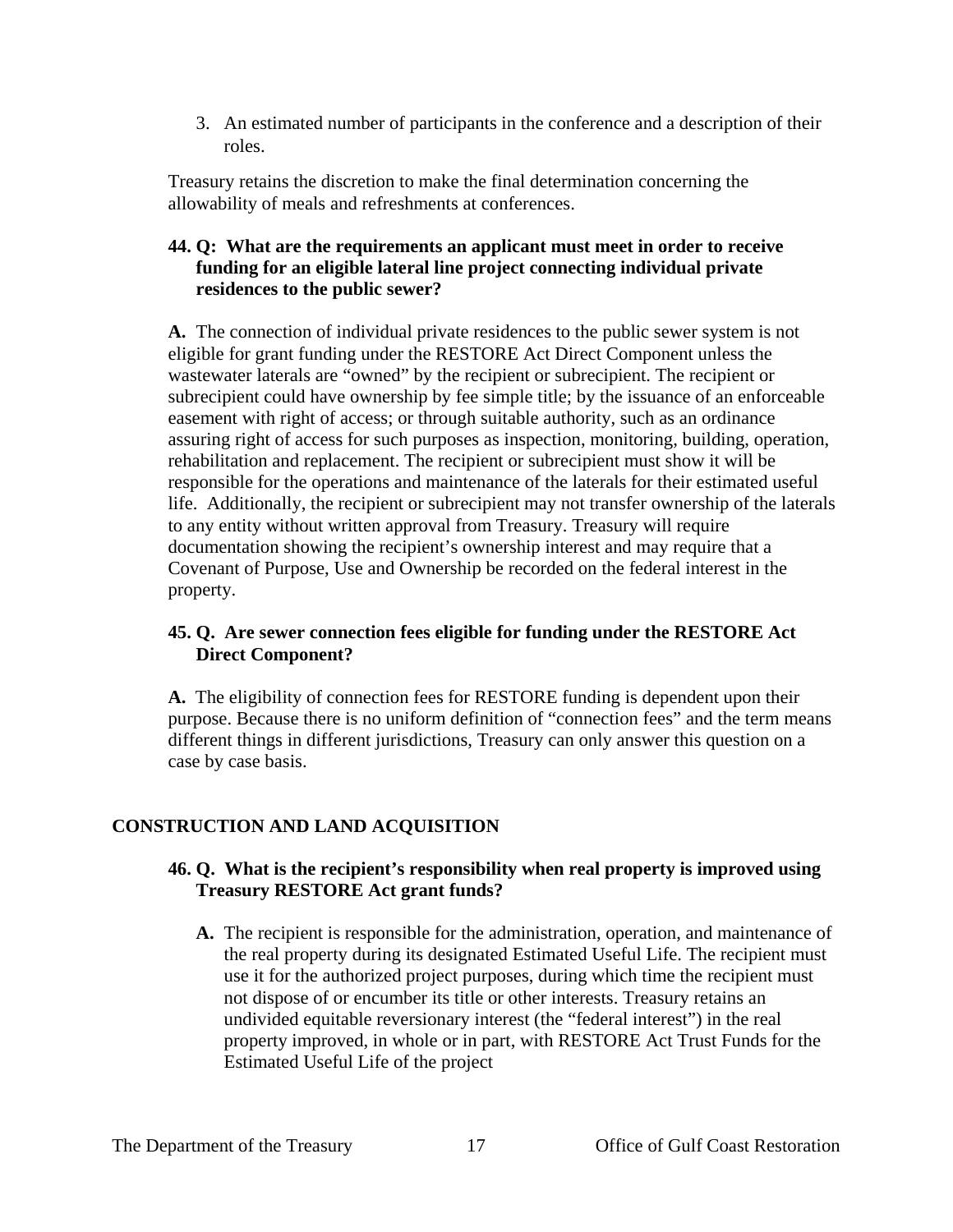### **47. Q. How is real property defined?**

**A.** "Real Property" is defined in 2 CFR 200.85 of the Uniform Guidance as "land, including land improvements, structures and appurtenances thereto, but excludes moveable machinery and equipment."

### **48. Q. How will the Estimated Useful Life be determined for Treasury-funded infrastructure?**

**A.** For all infrastructure funded by a Treasury grant under the RESTORE Act, the applicant will propose an Estimated Useful Life for the infrastructure in its grant application and document the method by which it determined the Estimated Useful Life. One accepted method would be to use the State's standards for determining useful life of capital assets. Treasury's issuance of the grant agreement will represent Treasury's concurrence with the applicant's proposed Estimated Useful Life.

### **49. Q. What is the Estimated Useful Life of land?**

**A.** Land has an unlimited useful life.

## **50. Q. What is "infrastructure" under Treasury's regulation?**

- **A.** Infrastructure is a subset of real property, and is a capital asset. Treasury's regulation defines it at 31 CFR 34.2 as "the public facilities or systems needed to support commerce and economic development. . . [It] encompasses new construction, upgrades and repairs to existing facilities or systems, and associated land acquisition and planning." Such installations and facilities may include, but are not limited to:
	- highways,
	- airports,
	- roads,
	- buildings,
	- transit systems,
	- port facilities,
	- railways,
	- telecommunications,
	- water and sewer systems,
	- public electric and gas utilities,
	- levees.
	- seawalls.
	- breakwaters.
	- major pumping stations, and
	- flood gates.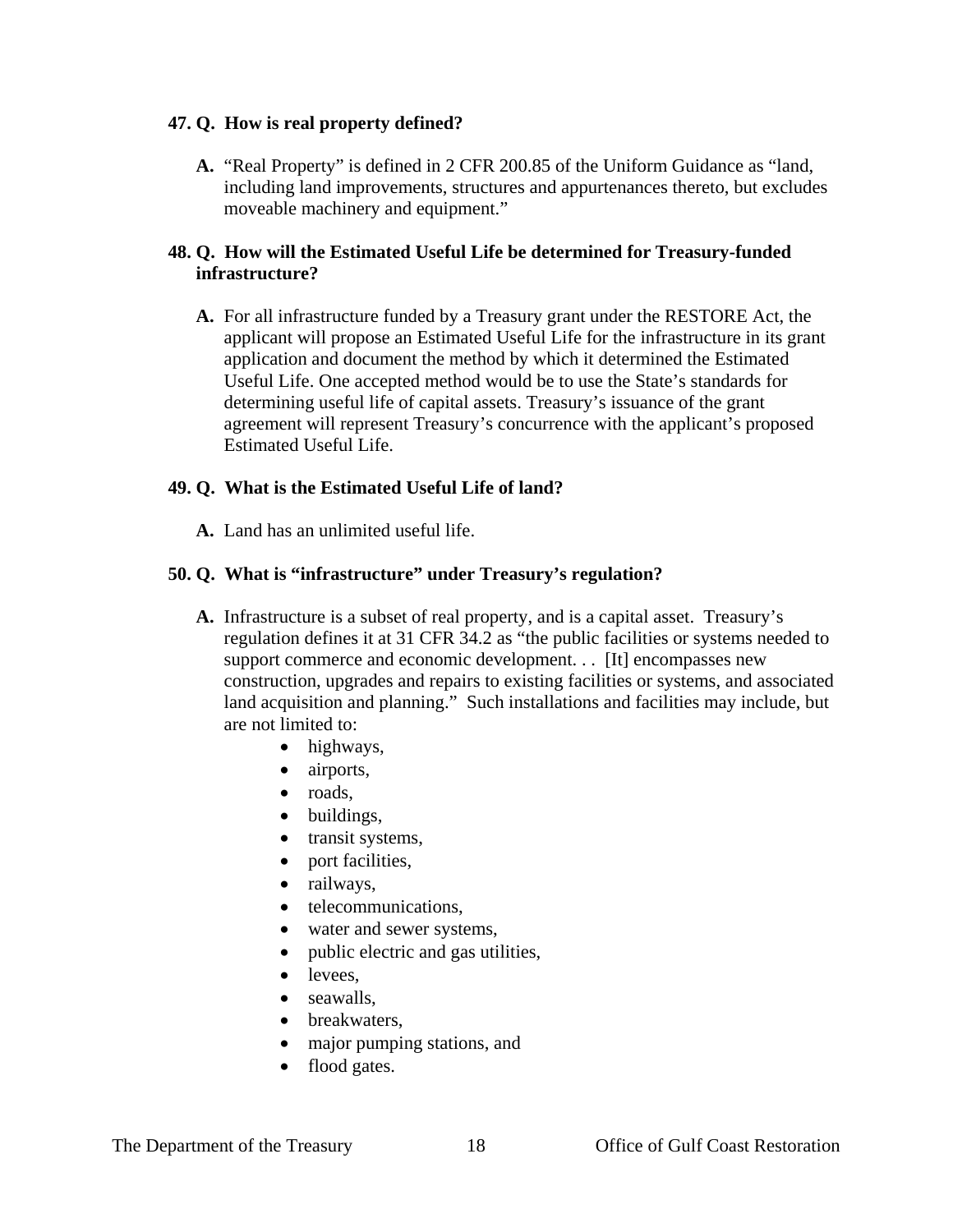### **51. Q. How must the recipient document a federal interest in real property?**

**A.** To document the federal interest in real property funded by a Treasury grant under the RESTORE Act, the recipient must perfect a Covenant of Purpose, Use, and Ownership (Covenant) prior to the final grant payment and record it in the real property records of the jurisdiction where the property is located, in accordance with local law. Treasury may require an opinion of the counsel for the recipient that the Covenant is valid and enforceable and has been properly recorded. Pursuant to the Covenant, the recipient must acknowledge that it holds title to the real property in trust for the public purposes of the financial assistance award, that real property has been acquired or improved with a Federal award, and that federal use and disposition conditions apply to the property. All recipients required to perfect and record a Covenant or other notice of record must provide Treasury with a copy of the recorded document displaying a recording stamp indicating where the document was recorded and the date on which it was recorded.

Treasury may approve of an alternative notice of record or waive the requirement that a Covenant or other notice of record be perfected and recorded.

### **52. Q. What are the reporting requirements for Treasury-funded real property projects?**

**A.** Pursuant to 2 CFR 200.329 of the Uniform Guidance, the recipient must submit reports on the status of the real property annually to Treasury for the first three years of its federal award and thereafter every five years until the end of the Estimated Useful Life or time of disposition, whichever is less. When real property is no longer needed for the originally authorized purpose, the recipient must obtain disposition instructions from Treasury, subject to 2 CFR 200.311(c). For real property other than land, once the Estimated Useful Life of the real property has ended, the federal interest is extinguished and the federal government has no further interest in the real property.

### **53. Q. What type of appraisal is required by Treasury?**

**A.** Treasury requires an appraisal that is a written statement independently and impartially prepared by a qualified appraiser setting forth an opinion of defined value of an adequately described property as of a specific date, supported by the presentation and analysis of relevant market information, as described in the Uniform Relocation Assistance and Real Property Acquisition Policies Act (Uniform Act), 42 U.S.C. § 4601(13), and the implementing regulation, 49 C.F.R.  $§$  24.2(a)(3).

The *Uniform Appraisal Standards for Federal Land Acquisitions* (UASFLA), also known as the "Yellow Book," provide appraisal standards for federal land acquisitions and best practices for federally-funded land acquisition. The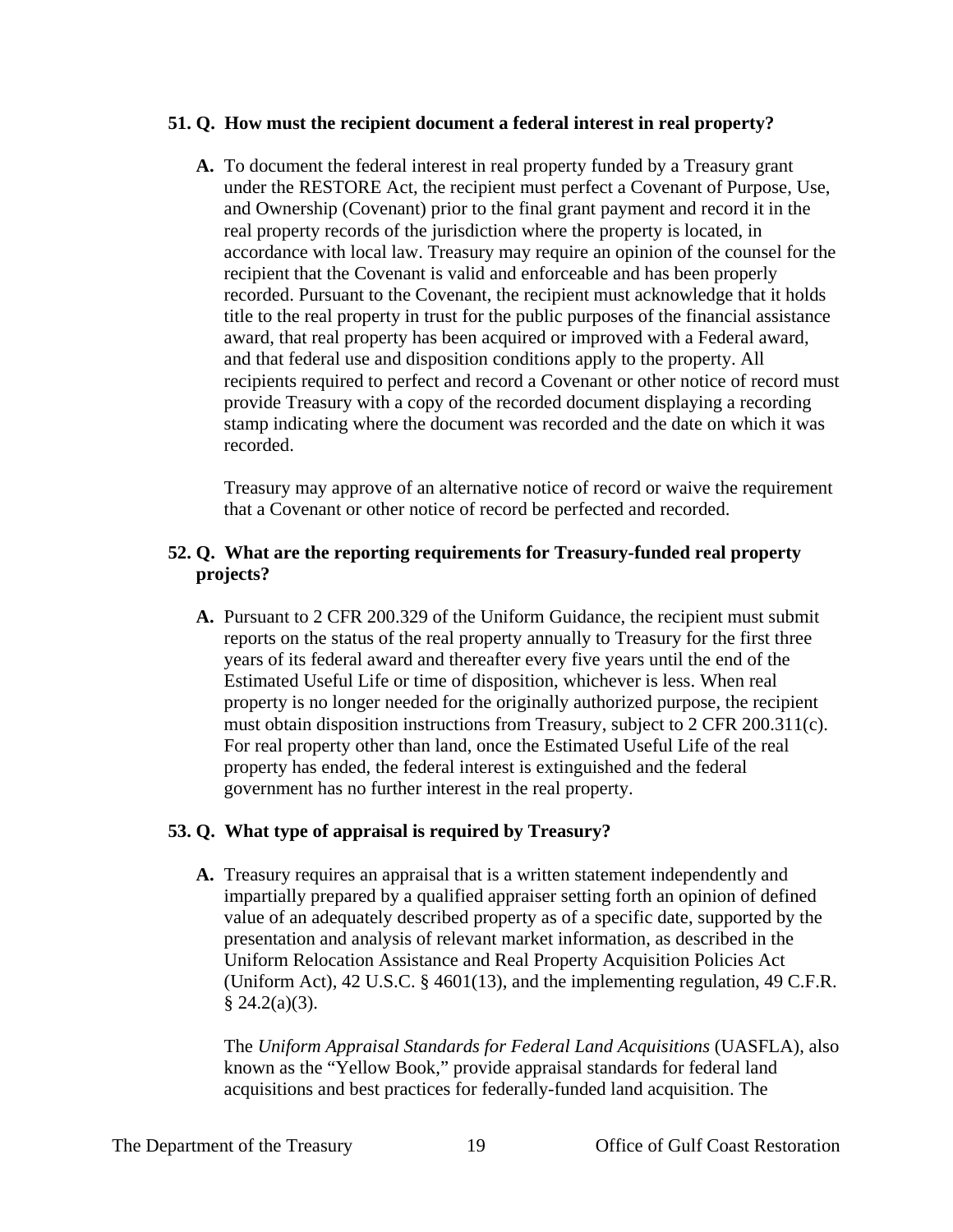applicant's appraisal should be conducted by a certified appraiser who is familiar with the UASFLA standards.

### **54. Q. What is the appraisal review conducted by Treasury?**

**A.** Treasury contracts with a certified appraiser to review appraisals submitted by applicants and the appraisal reviews are conducted in accordance with the requirements set forth in 49 C.F.R. **§** 24.104 and UASFLA. Specifically, 49 C.F.R. **§** 24.104(a) requires that, "the Agency shall have an appraisal review process and, at a minimum: A qualified review appraiser (see  $\S$  24.103(d)(1)) and appendix A, § 24.104) shall examine the presentation and analysis of market information in all appraisals to assure that they meet the definition of appraisal found in 49 C.F.R. 24.103 and other applicable requirements, including, to the extent appropriate, the UASFLA, and support the appraiser's opinion of value. The level of review analysis depends on the complexity of the appraisal problem."

## **55. Q. What are the willing seller requirements for land acquisition?**

**A.** The RESTORE Act and Treasury's Final Rule at 31 C.F.R. § 34.803(f) requires that Direct Component funds may only be used for land acquisition from a willing seller. As such, applicants that have projects that include land acquisition must notify the property owner that the acquisition must be from a willing seller and obtain from the property owner a signed statement that identifies the owner as a willing seller. The applicant must submit the willing seller documentation to Treasury with its grant application for a land acquisition project.

## **PROCUREMENT**

- **56. Q. May a contractor who enters into a contract with an eligible Louisiana parish or Florida county to prepare a multiyear plan and/or grant application compete for subsequent procurements related to that multiyear plan and/or grant application?**
	- **A.** No. Consistent with 2 CFR 200.319, to help ensure objective contractor performance and eliminate unfair competitive advantage, a contractor who prepares the multiyear plan and/or grant application, or develops the draft specifications, requirements, statements of work, and/or invitation for bids or request for proposals for the project grant may not compete for subsequent procurement contracts to implement that multiyear plan or project grant.

### **57. Q. What procurement procedures should states, counties, and parishes use?**

**A.** States should follow state procurement procedures. Counties and parishes should follow their own procurement procedures; however, the procedures followed by counties and parishes must be consistent with and conform to Federal procurement standards. *See 2 CFR 200.318—200.326*.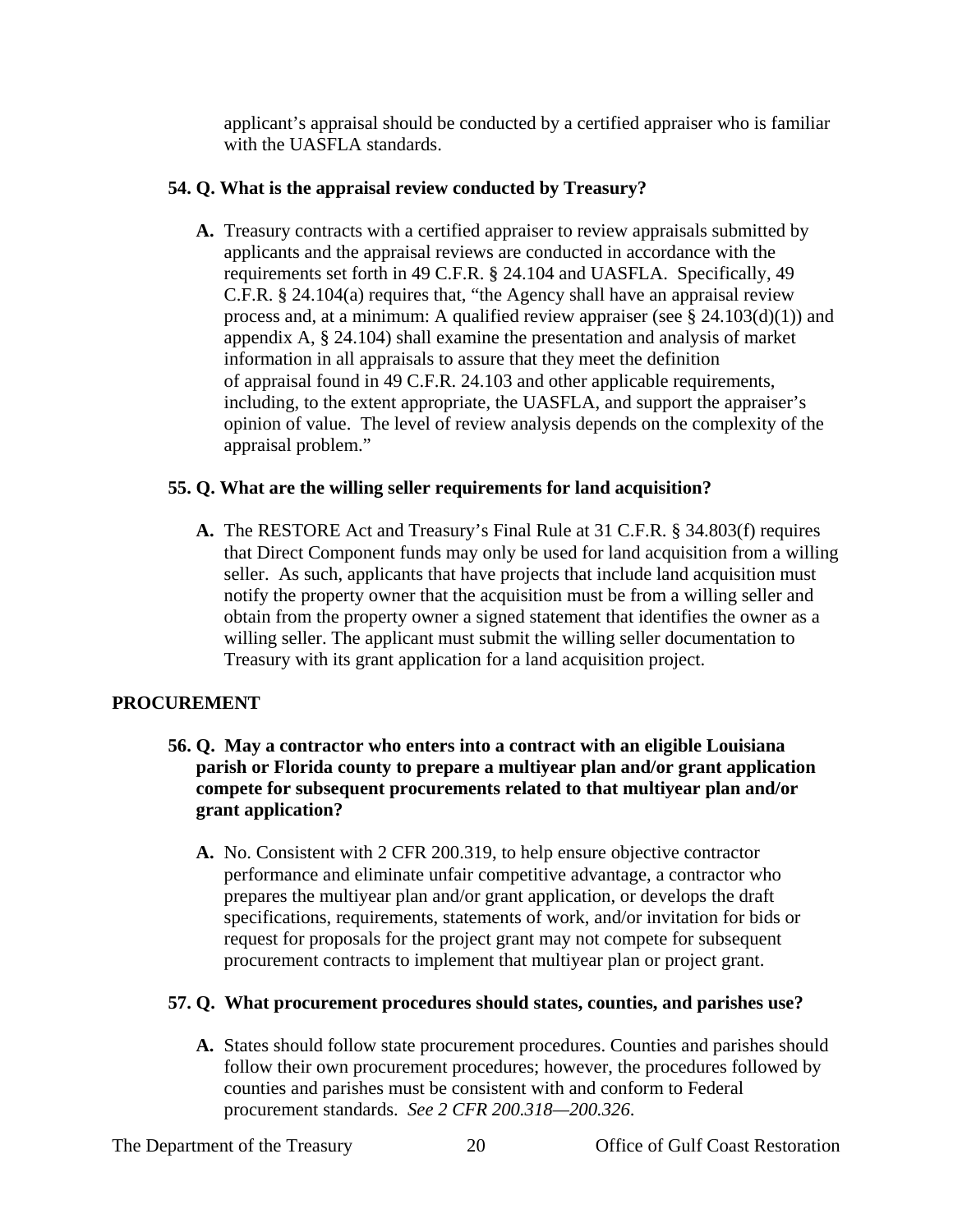### **58. Q. When is it allowable for an eligible Louisiana parish or Florida county to hire/contract without competition?**

**A.** For a non-Federal entity that is not a state, e.g., an eligible Louisiana parish or Florida county, all procurement transactions must be conducted in a manner providing full and open competition pursuant to 2 CFR 200.319(a). The OMB's Uniform Administrative Requirements, Cost Principles, and Audit Requirements for Federal Awards states at 2 CFR 200.320(f):

Procurement by noncompetitive proposals may be used when one or more of the following circumstances apply:

- 1) The item is available only from a single source;
- 2) The public exigency or emergency for the requirement will not permit a delay resulting from competitive solicitation;
- 3) The Federal awarding agency or pass-through entity expressly authorizes noncompetitive proposals in response to a written request from the non-Federal entity; or
- 4) After solicitation of a number of sources, competition is deemed inadequate.

### **59. Q. Are recipients required to comply with regulations regarding conflicts of interest related to procurement?**

**A.** Yes. No employee, officer, or agent of a recipient may participate in the selection, award, or administration of a contract supported by a Federal award if he or she has a real or apparent conflict of interest. The recipient must maintain written standards of conduct, to include conflict of interest policies, governing the actions of its employees who are engaged in the award and administration of a contract. The written standards must provide for disciplinary actions to be applied for violations of such standards by its officers, employees, or agents. See 2 CFR 200.318(c) for additional information on procurement standards.

### **60. Q. When does the applicant need to comply with the Davis-Bacon Act for grants awarded by Treasury under the RESTORE Act?**

- **A.** Davis-Bacon Act-related provisions apply to grants awarded by Treasury under the RESTORE Act in two situations:
	- Davis-Bacon Act-related provisions are applicable for a construction project if it is for the construction of a project that can be defined as a "treatment works" in 33 U.S.C 1292; and
	- Davis-Bacon Act-related provisions are applicable for a construction project regardless of whether it is a "treatment works" project if it is receiving federal assistance from another federal agency operating under an authority that requires the enforcement of Davis-Bacon Act-related provisions.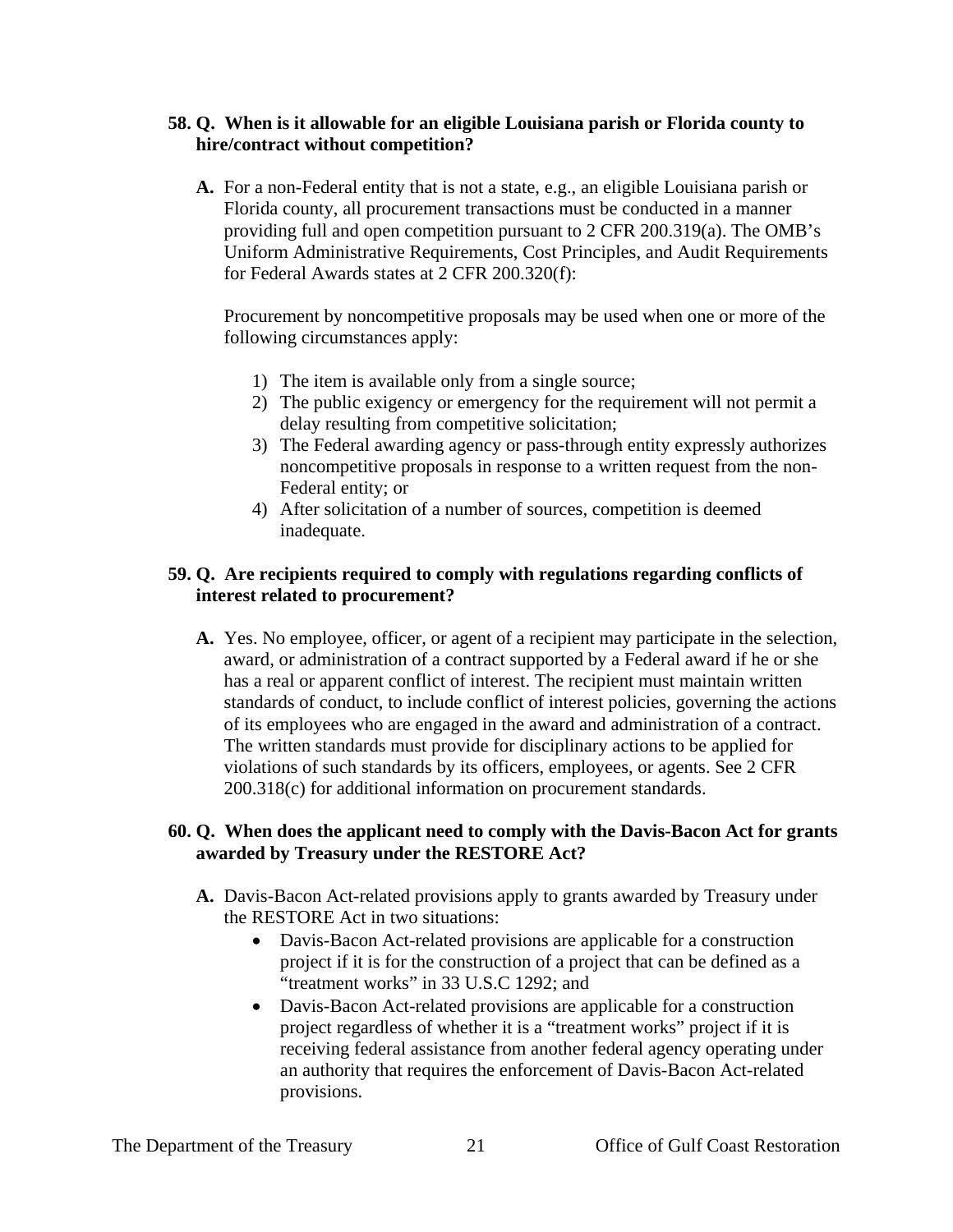### **61. Q. Where can the applicant go for more information on the Davis-Bacon Act as it may apply to the applicant?**

**A.** Please contact your grants management specialist at Treasury. Also, the Department of Labor oversees the administration of Davis-Bacon Act-related provisions and has a website with extensive information on the Davis-Bacon Act and Davis-Bacon Act-related provisions.

### **62. Q. What are "treatment works"?**

- **A.** Pursuant to 33 U.S.C. 1292, the definition of treatment works means:
	- 1) Any devices and systems used in the storage, treatment, recycling, and reclamation of municipal sewage or industrial wastes of a liquid nature to implement 33 USC1281 of the Federal Water Pollution Control Act, or necessary to recycle or reuse water at the most economical cost over the estimated life of the works, including intercepting sewers, outfall sewers, sewage collection systems, pumping, power, and other equipment, and their appurtenances; extensions, improvements, remodeling, additions, and alterations thereof; elements essential to provide a reliable recycled supply such as standby treatment units and clear well facilities; and any works, including the acquisition of the land that will be an integral part of the treatment process (including land used for the storage of treated wastewater in land treatment systems prior to land application) or is used for ultimate disposal of residues resulting from such treatment and
	- 2) Any other method or system for preventing, abating, reducing, storing, treating, separating, or disposing of municipal waste, including storm water runoff, or industrial waste, including waste in combined storm water and sanitary sewer systems.

#### **63. Q: Does the Buy American Act apply to Direct Component awards?**

**A.** No. However, as referenced in the RESTORE Act Standard Terms & Conditions, grant condition V.5, recipients are encouraged to the greatest extent practicable to purchase American-made equipment and products with funding provided under the grant.

### **ADMINISTRATIVE COSTS**

### **64. Q. Is there a limitation on administrative costs under Direct Component awards?**

**A.** Yes. A recipient may not use more than three percent of the Federal award funds received for administrative costs. Administrative costs are defined at 31 CFR 34.2 as "indirect costs for administration incurred by the Gulf Coast states, coastal political subdivisions, and coastal zone parishes that are allocable to activities

The Department of the Treasury 22 Office of Gulf Coast Restoration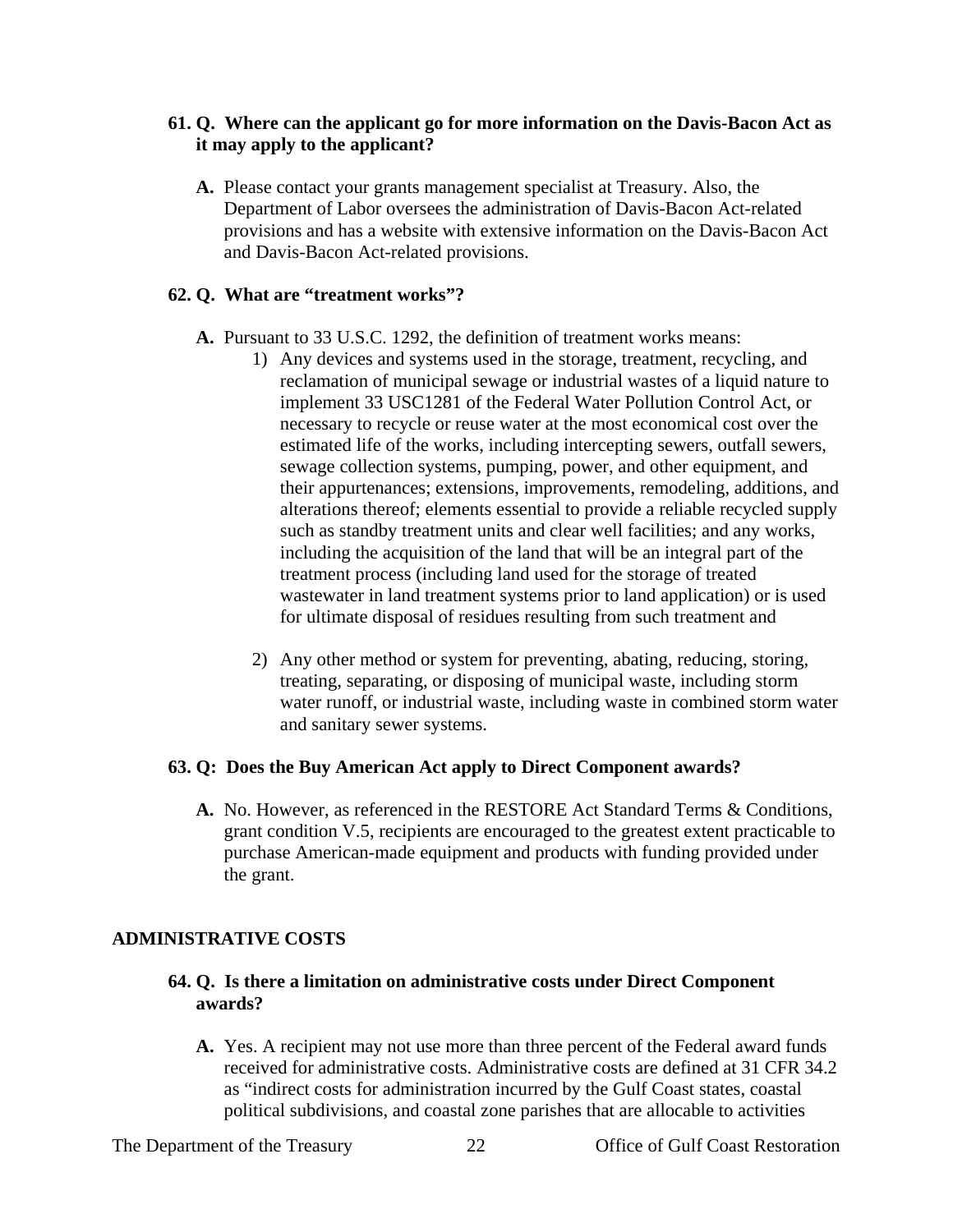authorized under the Act. Administrative costs do not include indirect costs that are identified specifically with, or readily assignable to, facilities as defined in 2 CFR 200.414." Costs borne by subrecipients and contractors do not count toward the three percent cap.

- **65. Q. May a recipient with an open grant in which indirect costs were capped under the grant-by-grant method submit a grant amendment to add funds or revise the budget to increase the amount it receives for indirect costs for that grant under the aggregate method for calculating administrative costs?**
	- **A.** Yes. A recipient of an open grant may submit a request to amend the grant to add funds or revise the budget to increase the amount for indirect costs for the project, not to exceed its approved indirect rate, provided it has sufficient funds in its administrative cost pool.

### **66. Q. How will a recipient know how much money is available in its administrative cost pool to pay for otherwise eligible indirect costs for its grants?**

**A.** Treasury will periodically post to the RESTORE Act website the amount of funds each recipient has in its Direct Component administrative cost pool, in a manner similar to how Treasury posts periodic updates to the Trust Fund allocation tables on the RESTORE Act website.

### **67. Q. If a recipient does not expend all of its budgeted indirect costs by the time a grant is closed out, are the unused funds for indirect costs returned to the administrative cost pool?**

**A.** Yes. Unused funds allocated for indirect costs for a project will be returned to a recipient's administrative cost pool when the grant is closed out. The process is similar to the deobligation of unused project funds and return to a recipient's Trust Fund allocation following the closeout of an award.

### **68. Q. May a recipient receive more funds for indirect costs for a grant than the amount they would receive under its Negotiated Indirect Cost Rate or de minimis rate if its administrative cost pool holds sufficient funds available to support such a request?**

**A.** No. A recipient may not receive more funds for indirect costs in a grant than is allowed based on its Negotiated Indirect Cost Rate or de minimis rate for that grant, regardless of how much funding is available in its administrative cost pool**.**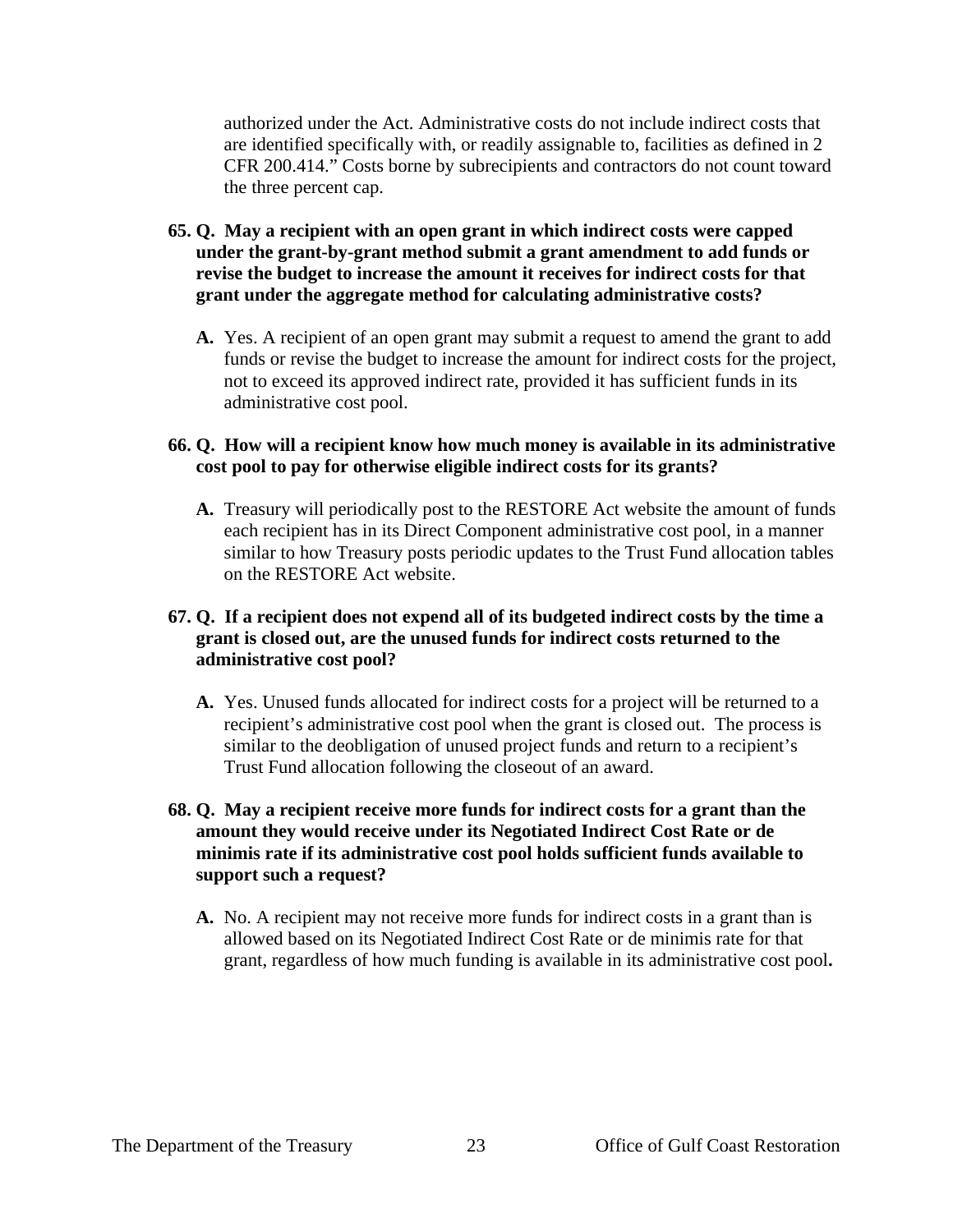- **69. Q. If a recipient lacks sufficient funds in its Direct Component administrative cost pool to cover the full amount of indirect costs on a grant, may it make up the shortfall by using funds available in its Spill Impact Component administrative cost pool?**
	- **A.** No. Administrative cost pools are established by component and remain discrete. A shortfall in the administrative cost pool for one component may not be offset by using funds available in the administrative cost pool of another component.

### **70. Q. May a recipient choose to use less than the full amount of funding available in its administrative cost pool to pay for indirect costs on a grant?**

**A.** Yes. A recipient is free to limit its recovery of indirect costs on any grant. A recipient has the discretion to use or not use any of the funds in the administrative cost pool for a grant, or to use only a portion of the total amount to which it is entitled to pay for a project's indirect costs under a grant. A recipient may decide to limit its use of funds in its administrative cost pool on one grant in order to make sure the administrative cost pool has sufficient funds to cover its indirect costs on another grant. A recipient may never spend more than it has available in its administrative cost pool for indirect costs, but it is free to spend less for indirect costs than the amount available in its administrative cost pool.

### **71. Q. If a recipient lacks sufficient funds in its administrative cost pool at the time of application and award of a grant, may it later amend the grant to use funds subsequently deposited into the Trust Fund and available in its administrative cost pool?**

**A.** Yes. See the answers to questions 62 and 63 above.

## **72. Q. May a recipient request reimbursement for indirect costs previously capped at 3% of a total award under the grant-by-grant method for a grant that has been closed?**

**A.** In limited circumstances, a recipient may request that Treasury reopen a closed grant to be reimbursed for indirect costs that were capped at 3% under the grantby-grant method. Additionally, if a recipient is unable to recover the full amount of a grant's indirect costs due to insufficient funds in its administrative cost pool at the time the award is closed, a recipient may ask Treasury to reopen the award and seek full indirect cost recovery if and when its administrative cost pool holds sufficient funds. To minimize the burdensome process of opening closed grants, Treasury strongly encourages recipients to inform Treasury *prior to closeout* if they plan to later seek reimbursement of indirect costs for an award under the aggregate method once sufficient funds become available in their administrative cost pool.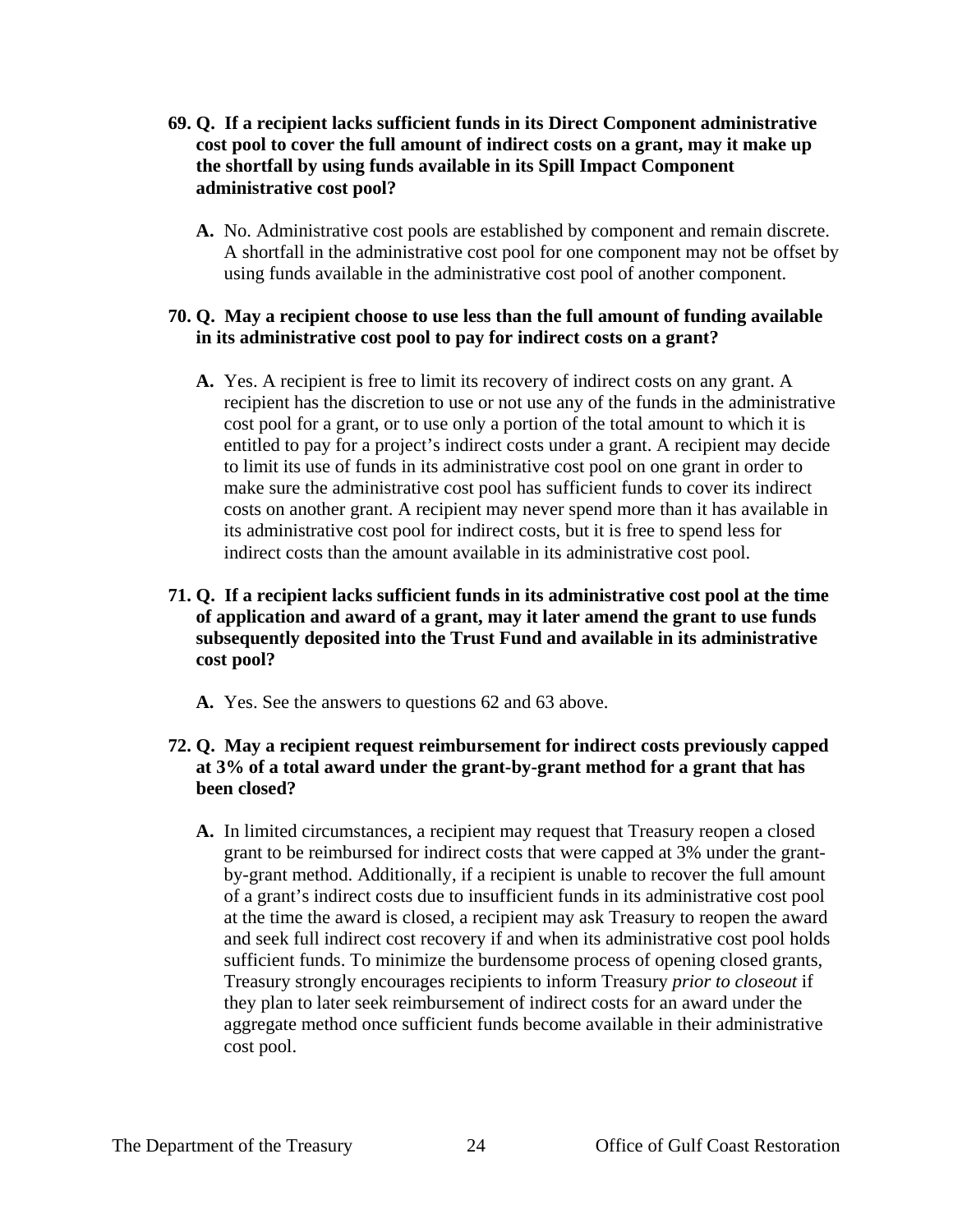### **73. Q. How does a recipient request to use the aggregate method for calculating administrative indirect costs?**

**A.** A recipient may request the use of the aggregate method for calculating administrative indirect costs by providing the following information with a new award application, amendment request, or closeout:

- 1. A written request to use the aggregate method for calculating administrative indirect costs and the dollar amount requested; and,
- 2. A table of administrative costs requested to date and the available funds in the recipient's administrative indirect cost pool. (NOTE: We recommend using the worksheet from the Aggregate Method Administrative Cost Tool).

## **OTHER APPLICATION PROVISIONS**

## **74. Q. What must an applicant do if it does not have a negotiated indirect cost (IDC) rate?**

**A.** The answer to this question differs depending on the applicant. A cognizant agency for negotiating IDC rates is determined by the Federal agency that provides a recipient with the majority of its federal funding. If they do not have a current IDC rate, some applicants must negotiate one with their cognizant agency. Some applicants may not need to negotiate an IDC with their cognizant agency. If an applicant has never negotiated an IDC rate with the Federal government and receives \$35 million or less in direct federal funding per year, it may be eligible to use 10% of the project's modified total direct costs as its eligible IDC rate in lieu of negotiating an IDC rate with its cognizant agency. However, if it does so, it must keep the documentation of this decision on file (see 2 CFR 200.414(f)), and must contact its cognizant federal agency to determine if that agency will require the applicant to submit its IDC documentation for review. Treasury staff is available to discuss applicants' specific indirect cost rate questions on a case-bycase basis.

### **75. Q. Is there a cost sharing or matching requirement for Direct Component grant awards?**

**A.** No. There is no cost sharing or matching requirement for Direct Component grant awards.

### **76. Q. What does Treasury require if an applicant wants to use Direct Component funds as the non-Federal cost-share of another Federal award?**

**A.** Treasury's RESTORE Act regulations at 31 C.F.R. § 34.200(b) allow eligible applicants to use funds under the Direct Component to satisfy the non-Federal cost-share of an activity that is eligible for funding under 31 C.F.R.§ 34.201 and authorized by Federal law. Applicants seeking to use Direct Component funding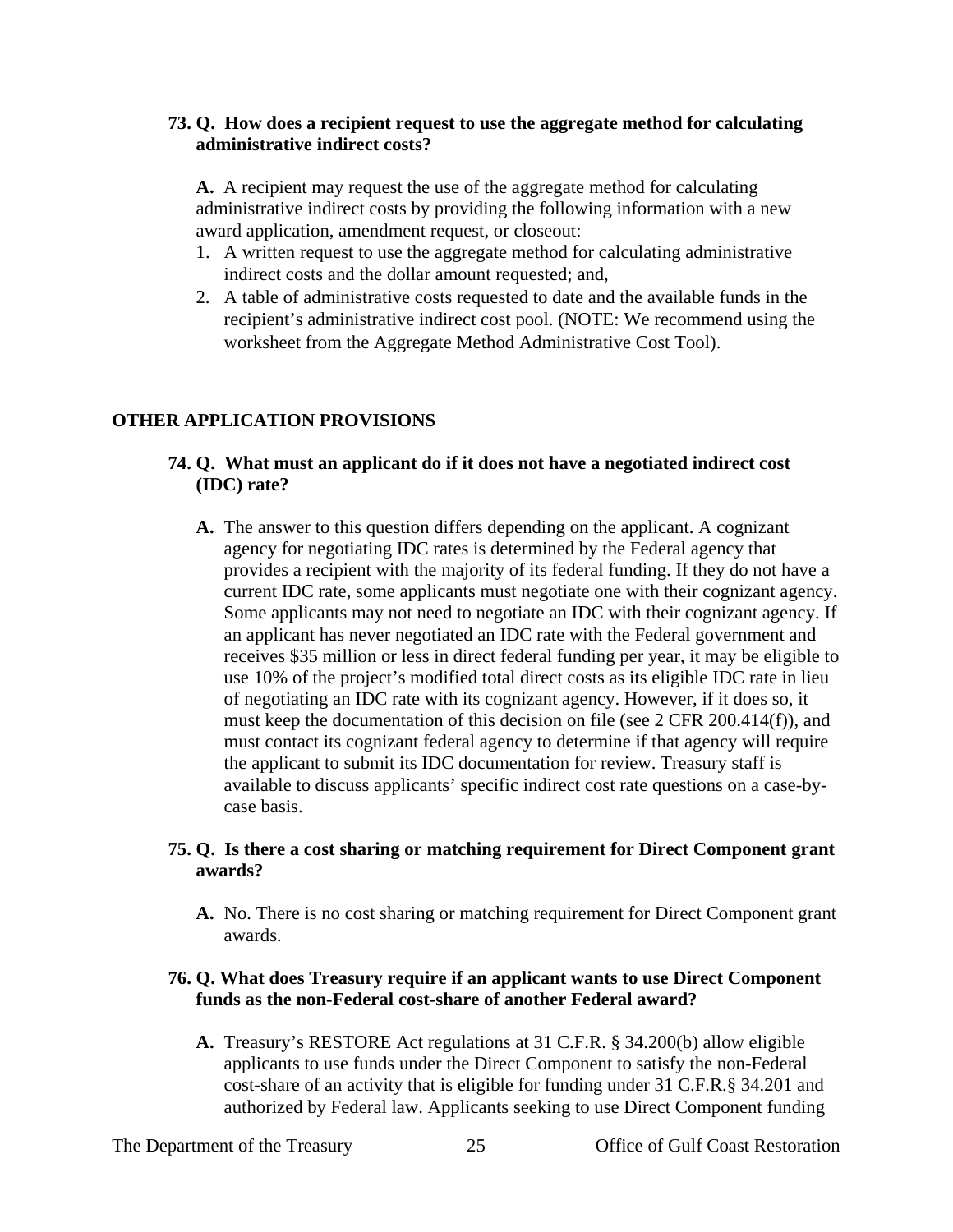to cover their non-Federal cost-share of another federally funded project or program which is a Direct Component eligible activity must include the following in its application to Treasury:

- 1. If the other Federal agency already has approved the activity, the applicant must submit a copy of the grant agreement or other approval documents as part of its Direct Component application;
- 2. If the other Federal agency has not approved the activity, the applicant must submit a letter of commitment from that agency or other documentation that indicates that the applicant will receive funding, along with the project description/scope of work, and performance metrics as part of its Direct Component application; and
- 3. If the other Federal agency has not approved the activity, the applicant must submit a narrative describing the activity's status and the approximate timeline for the Federal agency to approve or decline the activity as part of its Direct Component application.

Treasury will not award funds for the non-Federal cost-share until the other Federal agency has approved the activity and Treasury received documentation of the approval.

### **77. Q. The RESTORE Act Direct Component Financial Assistance Application requires applicants to identify key personnel. Who are key personnel?**

**A.** Key personnel should include the applicant organization director who is authorized to sign the grant application and award, the technical person who is responsible for the project, and the financial person who is responsible for the award's accounting and financial records. The RESTORE Act Standard Terms and Conditions require recipients to notify Treasury if there are any changes in identified key personnel.

## **POST-AWARD**

### **78. Q. How should funds be drawn down if there is a non-federal match on the award?**

**A.** Federal and non-federal funds should be drawn proportional to the percentage of federal to non-federal funds in the award for all allowable and allocable incurred costs, unless otherwise specified in the award document. Treasury may include a Special Award Condition in the Notice of Award specifying the percentage of Direct Component federal funds and non-federal funds.

### **79. Q. How should a recipient account for the non-federal share on a Federal Financial Report (FFR)?**

**A.** The recipient must account for all costs in the award, which includes costs associated with both the federal and non-federal share, and provide the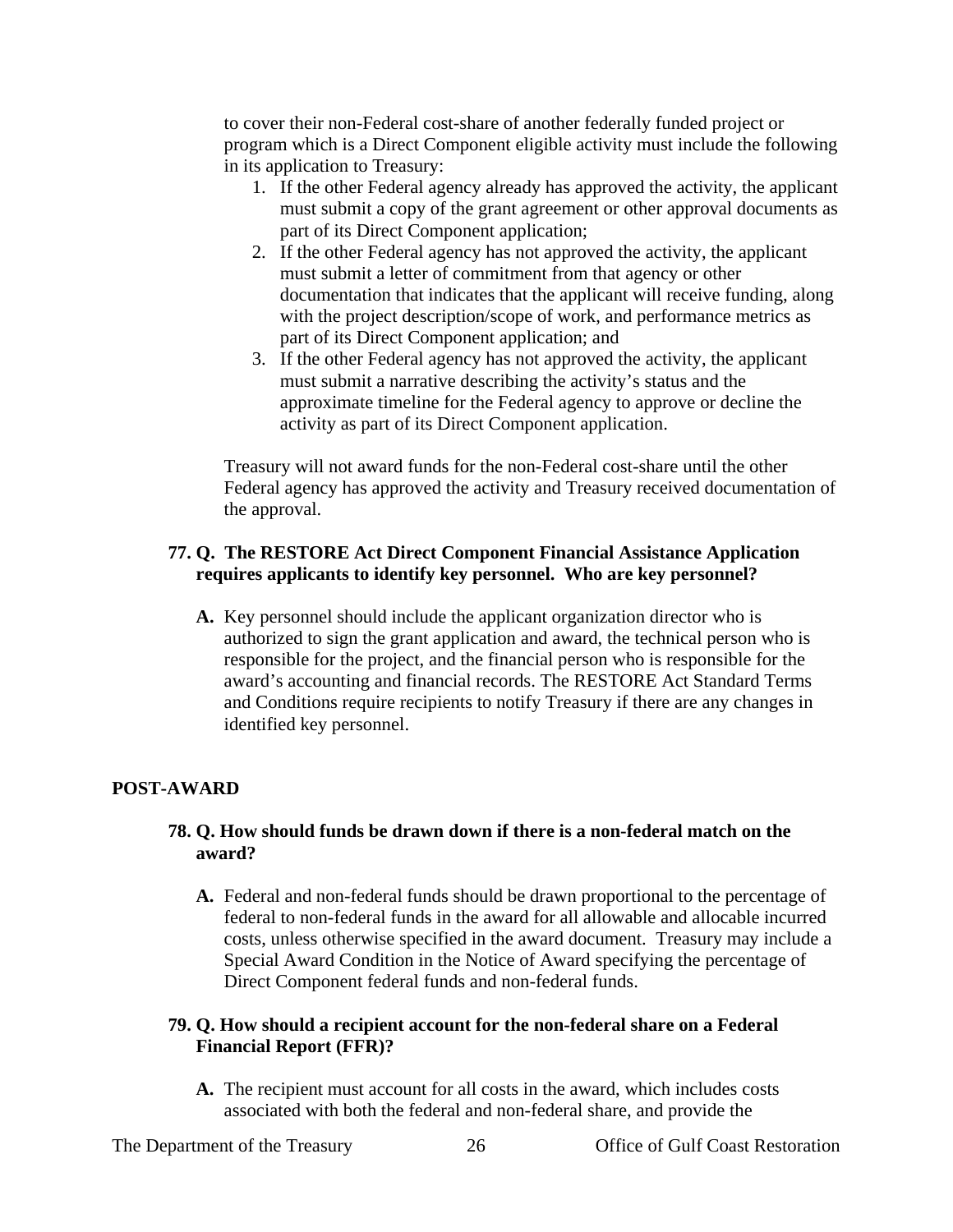information on the semiannual Federal Financial Report (FFR), SF 425 under Recipient Share, rows 10 i-k.

## **80. Q. Is prior approval by Treasury required for a subrecipient budget revision?**

**A.** Prior approval from Treasury is only required when the subrecipient's budget revision requires a change to the recipient's federal award. Otherwise, the recipient is responsible for addressing its subrecipient's budget revisions. Recipients should notify Treasury of its subrecipients' budget revisions in their semiannual performance and financial reports.

# **COMPLIANCE**

## **81. Q. If an eligible applicant identifies issues as part of its operational selfassessment (OSA), how should the applicant address them prior to receiving a grant award?**

**A.** If an eligible applicant identifies issues, the applicant should document them in its OSA and take measures to meet the requirements outlined in § 200.303 (Internal controls) of the OMB's Uniform Administrative Requirements, Cost Principles, and Audit Requirements for Federal Awards. This section states that "[t]he non-Federal entity must: (a) Establish and maintain effective internal control over the Federal award that provides reasonable assurance that the non-Federal entity is managing the Federal award in compliance with Federal statutes, regulations, and the terms and conditions of the Federal award. These internal controls should be in compliance with guidance in 'Standards for Internal Control in the Federal Government' issued by the Comptroller General of the United States and the 'Internal Control Integrated Framework', issued by the Committee of Sponsoring Organizations of the Treadway Commission (COSO)."

## **82. Q. How should eligible applicants monitor their own performance and compliance and that of their subrecipients?**

- **A.** Eligible applicants must monitor their own performance and compliance to adequately report their performance to Treasury. Pass-through entities must manage and monitor their subrecipients in accordance with 31 CFR §§ 200.330 through 200.332, and:
	- Ensure that subrecipient agreements have all the information required by §200.331 and all terms and conditions of the grant award
	- Evaluate and document the risk of each subrecipient
	- Confirm that the subrecipient is not suspended or debarred
	- Create written monitoring procedures
	- Document compliance (periodic reporting, reports of findings, corrective action plans and follow-up)
	- Review subrecipient Single Audit reports and take necessary action